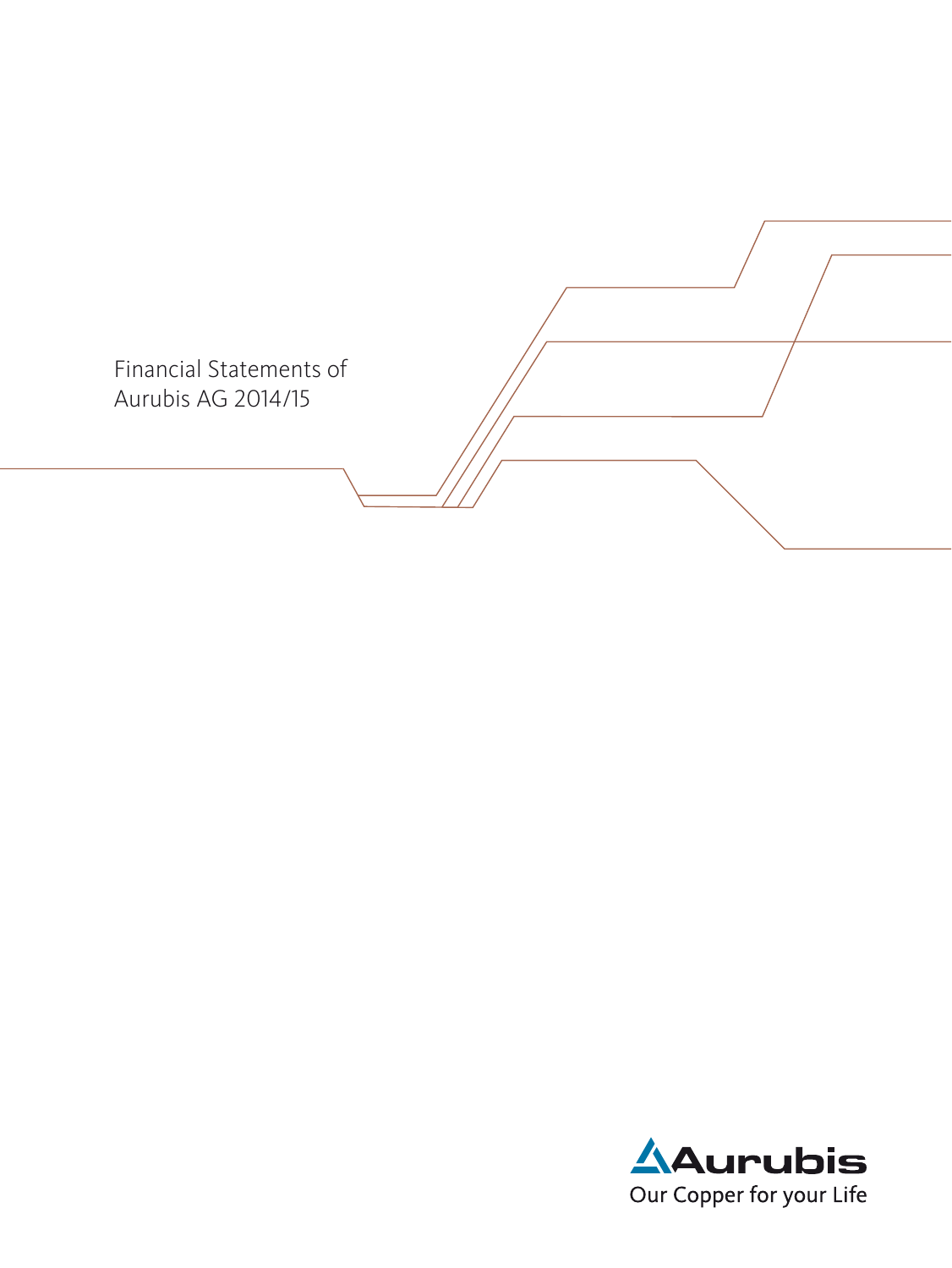The Management Report of Aurubis AG is combined with the Management Report of the Aurubis Group in accordance with Section 315 (3) German Commercial Code (HGB) and is presented in the Aurubis Group's Annual Report.

The annual financial statements and the Combined Management Report of Aurubis AG for fiscal year 2014/15 are published in the electronic Federal Gazette (Bundesanzeiger).

# Table of Contents

- 3 Income Statement
- 4 Balance Sheet
- 6 Changes in Fixed Assets
- 8 Notes to the Financial Statements
	- 8 General information
	- 8 Accounting policies
	- 10 Notes to the balance sheet
	- 18 Notes to the income statement
	- 21 Other disclosures
- 29 Auditors' Report
- 30 Responsibility statement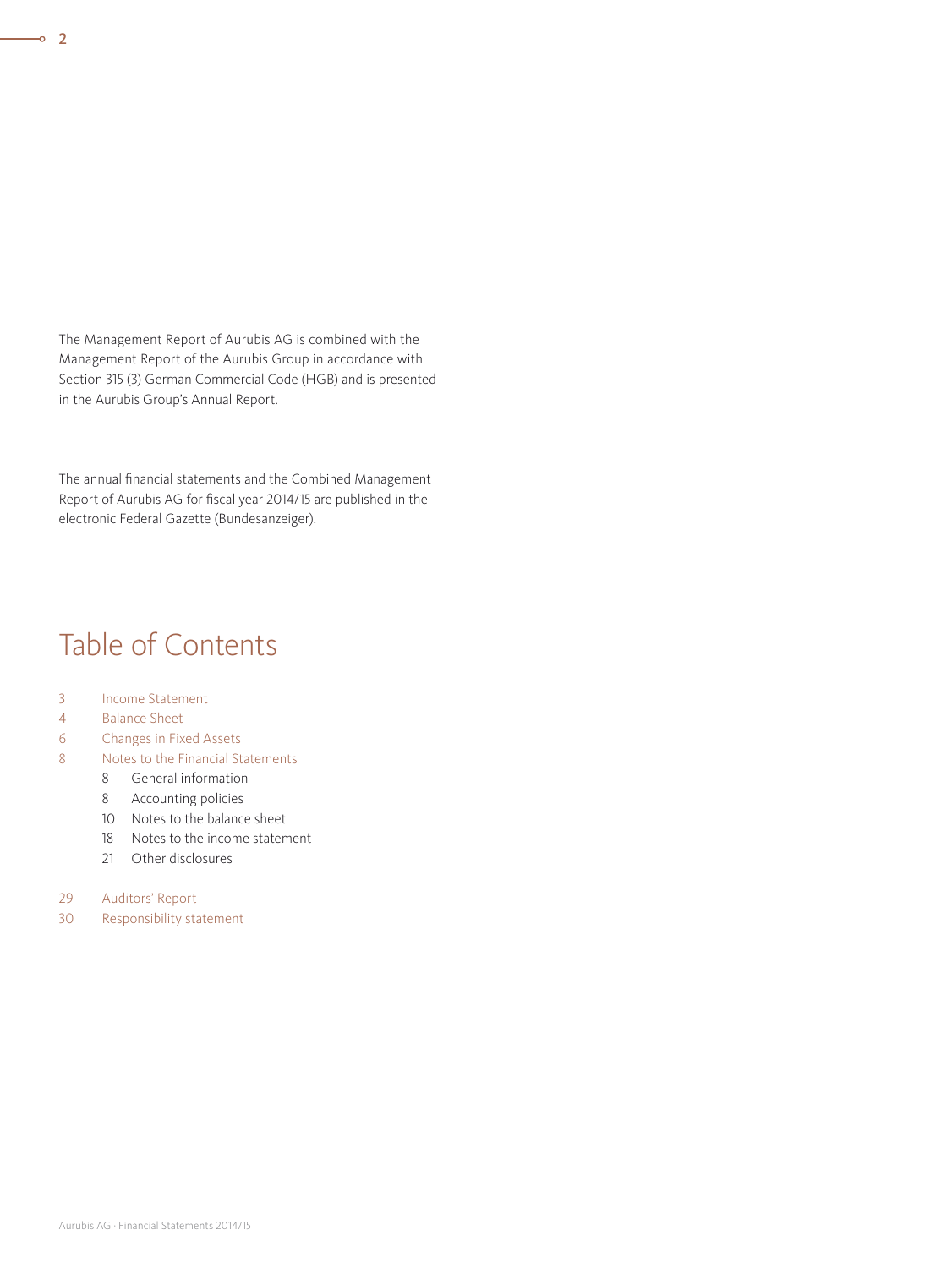# Income Statement

for the period from October 1, 2014 to September 30, 2015 (German Commercial Code, HGB)

| in € thousand                                                                                                                                            | Note | 2014/15   | 2013/14   |
|----------------------------------------------------------------------------------------------------------------------------------------------------------|------|-----------|-----------|
| <b>Revenues</b>                                                                                                                                          | 10   | 7,527,802 | 7,584,278 |
| Increase (decrease in the prior year) in inventories of finished goods and work in process                                                               |      | 48.132    | (37, 722) |
| Own work capitalized                                                                                                                                     |      | 3,877     | 3,908     |
| Other operating income                                                                                                                                   | 11   | 58,997    | 93,282    |
| Cost of materials                                                                                                                                        | 12   |           |           |
| a) Cost of raw materials, supplies and merchandise                                                                                                       |      | 6,883,064 | 6,977,263 |
| b) Cost of purchased services                                                                                                                            |      | 180,999   | 183,655   |
|                                                                                                                                                          |      | 7,064,063 | 7,160,918 |
| Personnel expenses                                                                                                                                       | 13   |           |           |
| a) Wages and salaries                                                                                                                                    |      | 180,869   | 169,875   |
| b) Social security, pension and other benefit expenses                                                                                                   |      | 76,296    | 46,276    |
|                                                                                                                                                          |      | 257,165   | 216,151   |
| Depreciation, amortization and write-downs                                                                                                               | 14   |           |           |
| a) of intangible assets and property, plant and equipment                                                                                                |      | 45.173    | 49,162    |
| b) of current assets, insofar as they exceed write-downs that are normal for the company                                                                 | 15   | 60,000    | $\Omega$  |
|                                                                                                                                                          |      | 105,173   | 49,162    |
| Other operating expenses                                                                                                                                 | 16   | 117,258   | 123,066   |
| Income from investments and write-ups of financial assets<br>- of which from affiliated companies: € 152,355 thousand (previous year: € 35,616 thousand) | 17   | 152,366   | 35,616    |
| Income from other securities and loans reported under financial fixed assets                                                                             | 18   | 221       | 222       |
| Other interest and similar income<br>– of which from affiliated companies: $€ 3,134$ thousand (previous year: $€ 3,764$ thousand)                        | 19   | 5,053     | 6,033     |
| Write-downs of financial assets and fixed asset securities                                                                                               | 20   | 6.753     | 16,734    |
| Interest and similar expenses<br>- of which from affiliated companies: € 6,907 thousand (previous year: € 8,288 thousand)                                | 21   | 39,487    | 39.843    |
| Result from ordinary business activities                                                                                                                 |      | 206,549   | 79,743    |
| Income taxes                                                                                                                                             | 22   | 60,589    | 17,224    |
| Other taxes                                                                                                                                              |      | 876       | 814       |
| Net income for the year                                                                                                                                  |      | 145,084   | 61,705    |
| Profit brought forward from the prior year                                                                                                               |      | 42,987    | 57,039    |
| Allocation to other revenue reserves                                                                                                                     |      | 72,500    | 30,800    |
| <b>Unappropriated earnings</b>                                                                                                                           |      | 115,571   | 87,944    |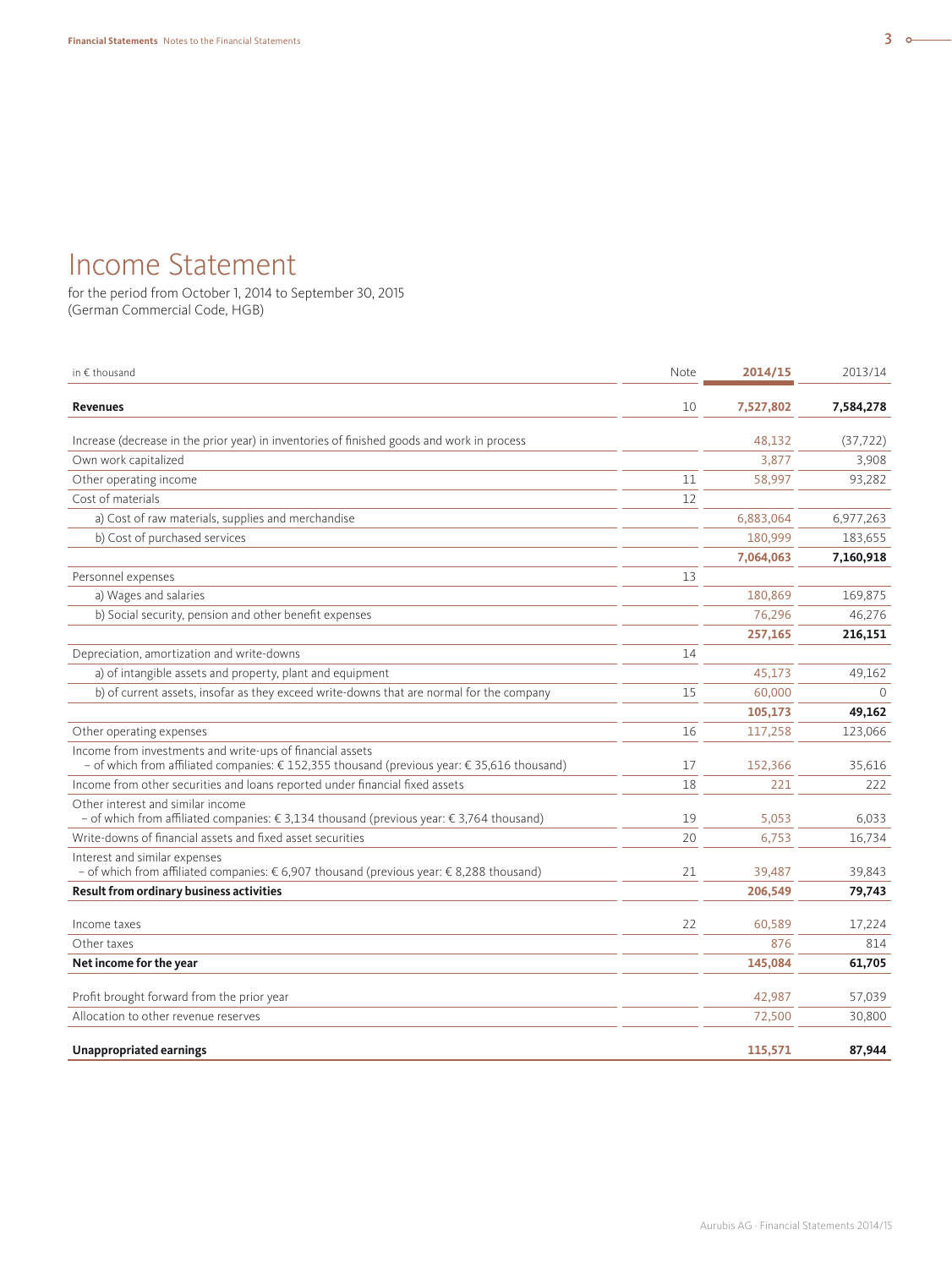# Balance Sheet

as at September 30, 2015 (German Commercial Code, HGB)

### Assets

| in $\epsilon$ thousand                                                                                           | Note           | 9/30/2015 | 9/30/2014 |
|------------------------------------------------------------------------------------------------------------------|----------------|-----------|-----------|
| <b>Fixed assets</b>                                                                                              |                |           |           |
| Purchased licenses, industrial property rights and similar rights and assets,                                    |                |           |           |
| and licenses for such rights and assets                                                                          |                | 63.290    | 63,133    |
| Goodwill                                                                                                         |                | 1,434     | 1,913     |
| Payments on account                                                                                              |                | 1,080     | 976       |
| Intangible assets                                                                                                |                | 65,804    | 66,022    |
| Land and buildings                                                                                               |                | 146,738   | 144,403   |
| Technical equipment and machines                                                                                 |                | 252,511   | 249,897   |
| Other equipment, factory and office equipment                                                                    |                | 15,518    | 15,272    |
| Payments on account and assets under construction                                                                |                | 34,287    | 32,598    |
| Property, plant and equipment                                                                                    |                | 449,054   | 442,170   |
|                                                                                                                  |                |           |           |
| Interests in affiliated companies                                                                                |                | 1,399,867 | 1,330,919 |
| Investments                                                                                                      |                | 615       | 715       |
| Fixed asset securities                                                                                           |                | 24,300    | 29,901    |
| Other loans                                                                                                      |                | 56        | 55        |
| <b>Financial fixed assets</b>                                                                                    |                | 1,424,838 | 1,361,590 |
|                                                                                                                  | $1\,$          | 1,939,696 | 1,869,782 |
| <b>Current assets</b>                                                                                            |                |           |           |
| Raw materials and supplies                                                                                       |                | 224,566   | 251,274   |
| Work in process                                                                                                  |                | 345,877   | 348,580   |
| Finished goods, merchandise                                                                                      |                | 168,277   | 116,900   |
| Payments on account                                                                                              |                | $\Omega$  | 248       |
| <b>Inventories</b>                                                                                               | $\overline{2}$ | 738,720   | 717,002   |
| Trade accounts receivable                                                                                        |                | 140,164   | 203,160   |
| Receivables from affiliated companies                                                                            |                | 163,750   | 216,221   |
| Receivables from companies in which investments are held                                                         |                | 3,780     | 5,070     |
| Other assets                                                                                                     |                |           |           |
| - of which receivables with a residual term of more than one year: € 7 thousand<br>(previous year: € 9 thousand) |                | 48,518    | 6,247     |
| <b>Receivables and other assets</b>                                                                              | 3              | 356,212   | 430,698   |
| <b>Cash and bank balances</b>                                                                                    | $\overline{4}$ | 426,128   | 159,876   |
|                                                                                                                  |                | 1,521,060 | 1,307,576 |
|                                                                                                                  |                |           |           |
| <b>Prepaid expenses and deferred charges</b>                                                                     |                | 120       | 94        |
| <b>Total assets</b>                                                                                              |                | 3,460,876 | 3,177,452 |

 $\overline{\phantom{0}}$   $\circ$  4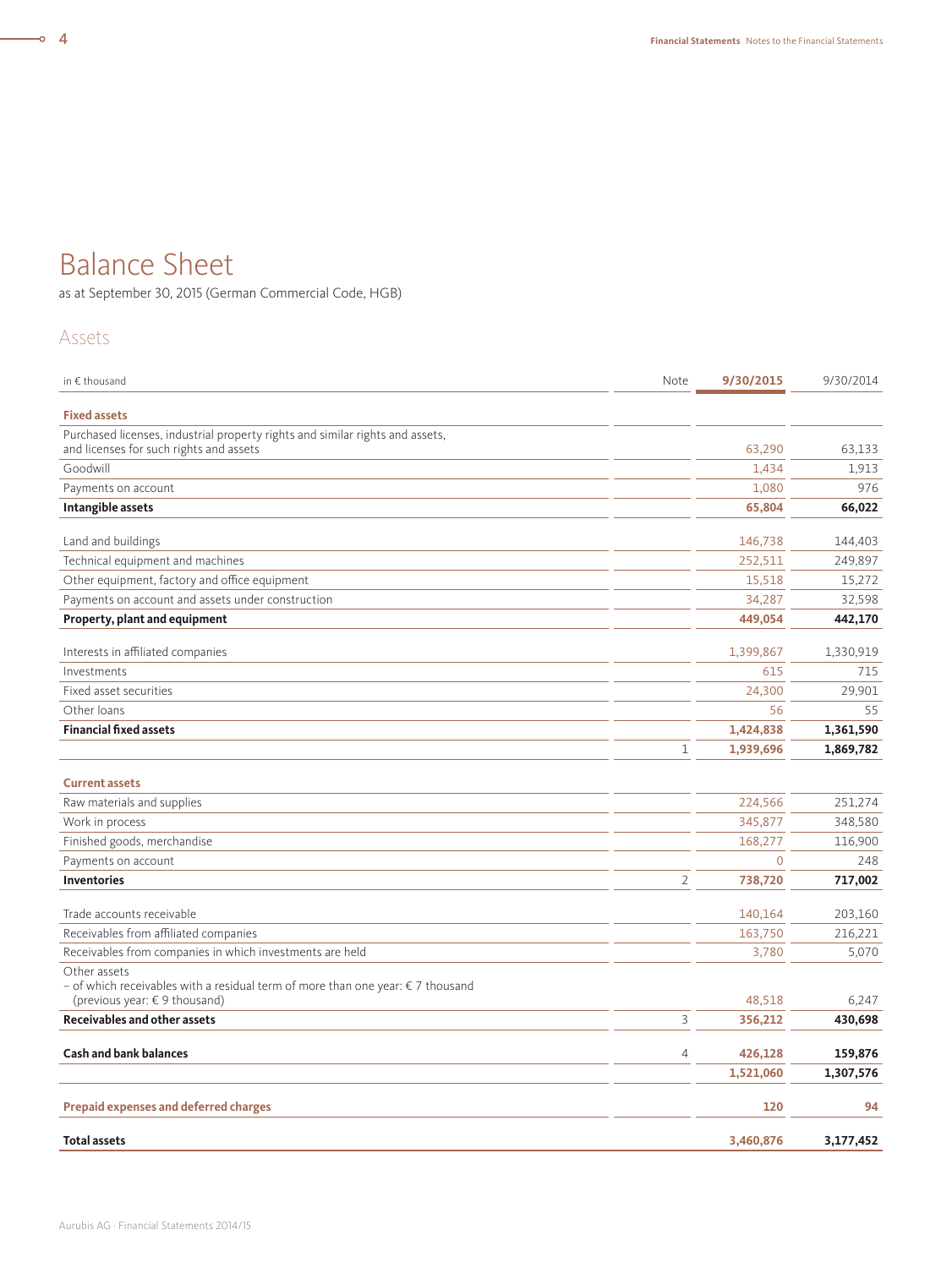## Equity and liabilities

| in € thousand                                                                                                                                                                                                                                                                          | Note           | 9/30/2015 | 9/30/2014   |
|----------------------------------------------------------------------------------------------------------------------------------------------------------------------------------------------------------------------------------------------------------------------------------------|----------------|-----------|-------------|
| <b>Equity</b>                                                                                                                                                                                                                                                                          |                |           |             |
| Subscribed capital                                                                                                                                                                                                                                                                     |                |           |             |
| - Conditional capital € 52,313 thousand (previous year: € 52,313 thousand)                                                                                                                                                                                                             |                | 115,089   | 115,089     |
| Additional paid-in capital                                                                                                                                                                                                                                                             |                | 349,086   | 349,086     |
| <b>Revenue reserves</b>                                                                                                                                                                                                                                                                |                |           |             |
| Legal reserve                                                                                                                                                                                                                                                                          |                | 6,391     | 6,391       |
| Other revenue reserves                                                                                                                                                                                                                                                                 |                | 703,994   | 631,494     |
| Unappropriated earnings                                                                                                                                                                                                                                                                |                | 115,571   | 87,944      |
|                                                                                                                                                                                                                                                                                        | 5              | 1,290,131 | 1,190,004   |
| <b>Provisions</b>                                                                                                                                                                                                                                                                      |                |           |             |
| Provisions for pensions and similar obligations                                                                                                                                                                                                                                        |                | 141,847   | 99,096      |
| Provisions for taxes                                                                                                                                                                                                                                                                   |                | 35,906    | 7,387       |
| Other provisions                                                                                                                                                                                                                                                                       |                | 111,064   | 112,650     |
|                                                                                                                                                                                                                                                                                        | 6              | 288,817   | 219,133     |
| <b>Liabilities</b>                                                                                                                                                                                                                                                                     |                |           |             |
| Bank loans and overdrafts<br>- of which with a residual term of up to one year: € 22,800 thousand<br>(previous year: $\in$ 154,432 thousand)                                                                                                                                           |                | 486,925   | 412.682     |
| Advance payments received on orders<br>- of which with a residual term of up to one year: € 2,402 thousand<br>(previous year: € 3,254 thousand)                                                                                                                                        |                | 2,402     | 3,254       |
| Trade accounts payable<br>- of which with a residual term of up to one year: € 528,632 thousand<br>(previous year: €485,743 thousand)                                                                                                                                                  |                | 528,631   | 485.744     |
| Payables to affiliated companies<br>- of which with a residual term of up to one year: €446,427 thousand<br>(previous year: €426,670 thousand)                                                                                                                                         |                | 847,377   | 802,470     |
| Payables to companies in which investments are held<br>- of which with a residual term of up to one year: $\epsilon$ 1,157 thousand<br>(previous year: € 2,446 thousand)                                                                                                               |                | 1,157     | 2,446       |
| Other liabilities<br>- of which from taxes: €4,257 thousand (previous year: €43,188)<br>- of which for social security: € 3,380 thousand (previous year: € 10,140 thousand)<br>- of which with a residual term of up to one year: € 15,403 thousand (previous year: € 61,718 thousand) |                | 15,403    | 61,719      |
|                                                                                                                                                                                                                                                                                        | $\overline{7}$ | 1,881,895 | 1,768,315   |
| <b>Deferred income</b>                                                                                                                                                                                                                                                                 |                | 33        | $\mathbf 0$ |
| <b>Total equity and liabilities</b>                                                                                                                                                                                                                                                    |                | 3,460,876 | 3,177,452   |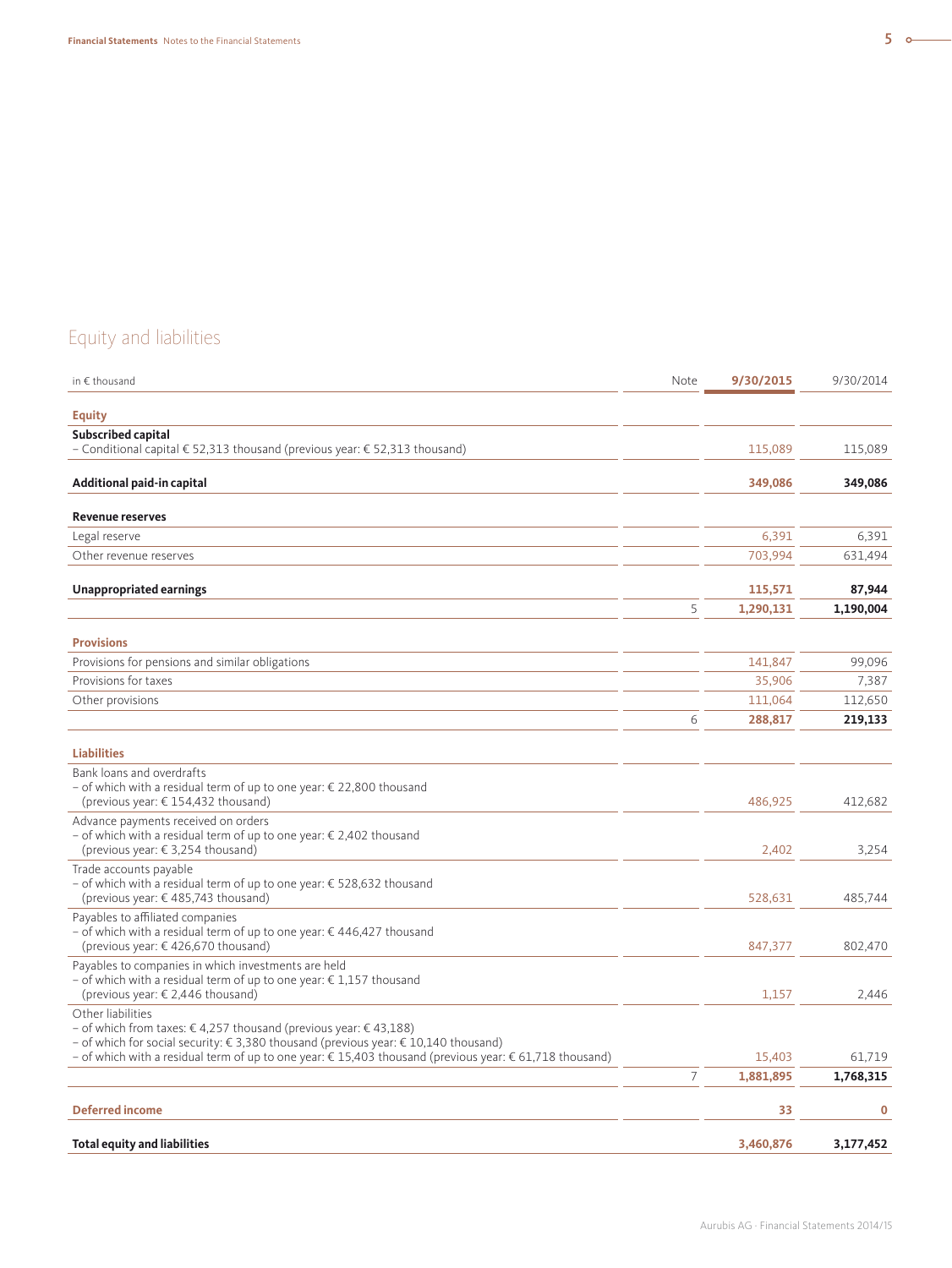# Changes in Fixed Assets

as at September 30, 2015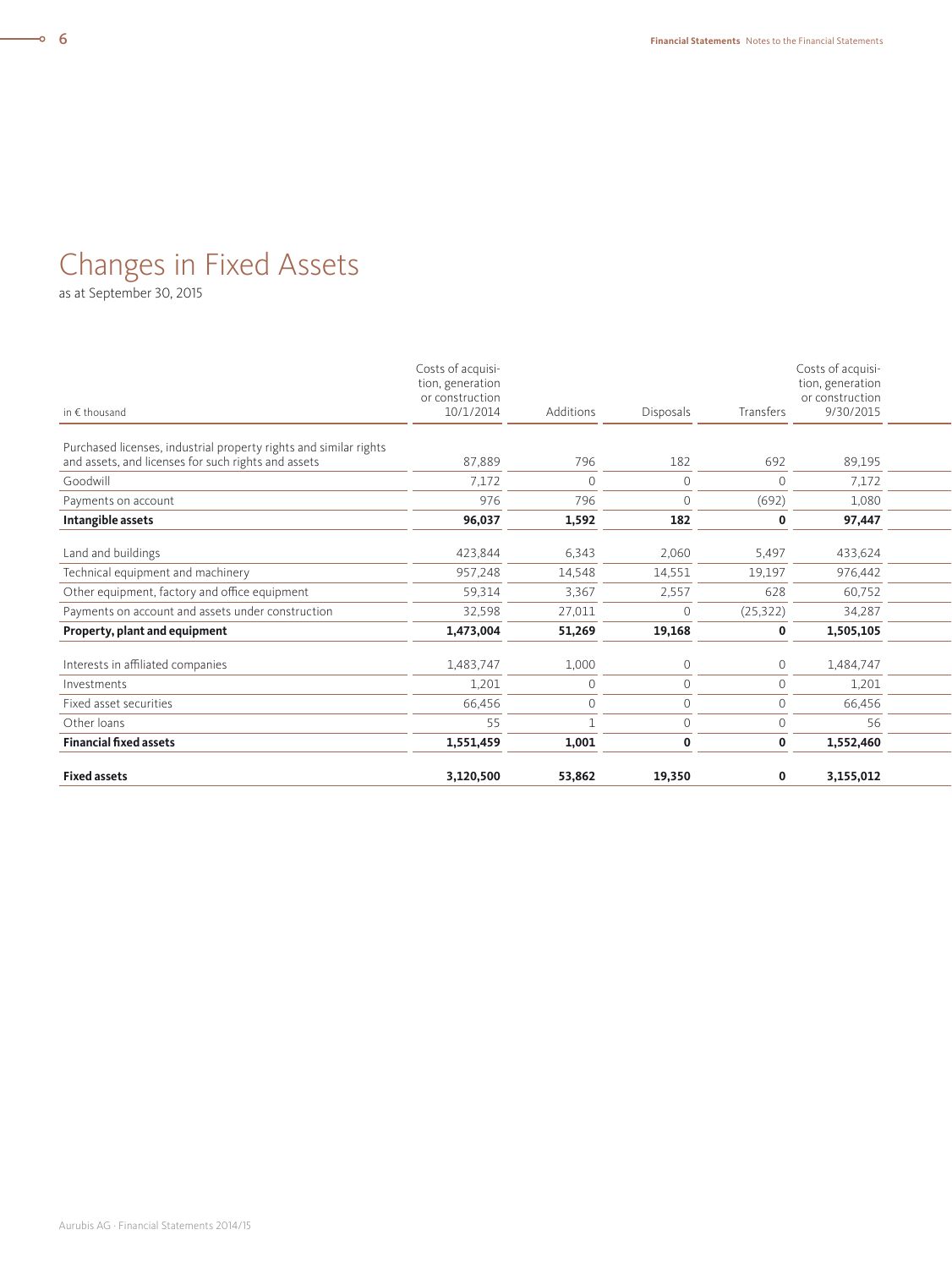| 24,756<br>1,223<br>74<br>25,905<br>63,133<br>63,290<br>$\Omega$<br>5,259<br>479<br>1,913<br>5,738<br>$\overline{0}$<br>1,434<br>$\Omega$<br>976<br>$\overline{0}$<br>$\Omega$<br>1,080<br>$\Omega$<br>$\mathbf{0}$<br>$\Omega$<br>66,022<br>30,015<br>1,702<br>74<br>65,804<br>31,643<br>$\mathbf 0$ | fiscal year<br>9/30/2015<br>9/30/2015<br>9/30/2014<br>10/1/2014<br>Disposals<br>Write-ups | and write-downs<br>and write-downs<br>in the current<br>amount | 286,886   | $\Omega$     | 1,706    | 9,151    | 279,441   |
|------------------------------------------------------------------------------------------------------------------------------------------------------------------------------------------------------------------------------------------------------------------------------------------------------|-------------------------------------------------------------------------------------------|----------------------------------------------------------------|-----------|--------------|----------|----------|-----------|
| 146,738<br>144,403                                                                                                                                                                                                                                                                                   |                                                                                           |                                                                | 45,234    | $\Omega$     | 2,510    | 3,702    | 44,042    |
| 30,618<br>249,897<br>707,351<br>14,038<br>$\overline{0}$<br>723,931<br>252,511<br>15,272<br>15,518                                                                                                                                                                                                   |                                                                                           |                                                                | $\Omega$  | $\Omega$     | $\Omega$ | $\Omega$ | $\Omega$  |
|                                                                                                                                                                                                                                                                                                      |                                                                                           |                                                                | 1,056,051 | $\mathbf{0}$ | 18,254   | 43,471   | 1,030,834 |
|                                                                                                                                                                                                                                                                                                      |                                                                                           |                                                                |           |              |          |          |           |
| 34,287                                                                                                                                                                                                                                                                                               |                                                                                           |                                                                |           |              |          |          |           |
| 32,598                                                                                                                                                                                                                                                                                               |                                                                                           |                                                                |           |              |          |          |           |
|                                                                                                                                                                                                                                                                                                      |                                                                                           |                                                                |           |              |          |          |           |
|                                                                                                                                                                                                                                                                                                      |                                                                                           |                                                                |           |              |          |          |           |
|                                                                                                                                                                                                                                                                                                      |                                                                                           |                                                                |           |              |          |          |           |
|                                                                                                                                                                                                                                                                                                      |                                                                                           |                                                                |           |              |          |          |           |
|                                                                                                                                                                                                                                                                                                      |                                                                                           |                                                                |           |              |          |          |           |
|                                                                                                                                                                                                                                                                                                      |                                                                                           |                                                                |           |              |          |          |           |
|                                                                                                                                                                                                                                                                                                      |                                                                                           |                                                                |           |              |          |          |           |
|                                                                                                                                                                                                                                                                                                      |                                                                                           |                                                                |           |              |          |          |           |
|                                                                                                                                                                                                                                                                                                      |                                                                                           |                                                                |           |              |          |          |           |
|                                                                                                                                                                                                                                                                                                      |                                                                                           |                                                                |           |              |          |          |           |
|                                                                                                                                                                                                                                                                                                      |                                                                                           |                                                                |           |              |          |          |           |
|                                                                                                                                                                                                                                                                                                      |                                                                                           |                                                                |           |              |          |          |           |
|                                                                                                                                                                                                                                                                                                      |                                                                                           |                                                                |           |              |          |          |           |
| depreciation,<br>depreciation,<br>amortization<br>Carrying<br>amortization and write-downs<br>amortization<br><b>Carrying</b><br>amount                                                                                                                                                              |                                                                                           |                                                                |           |              |          |          |           |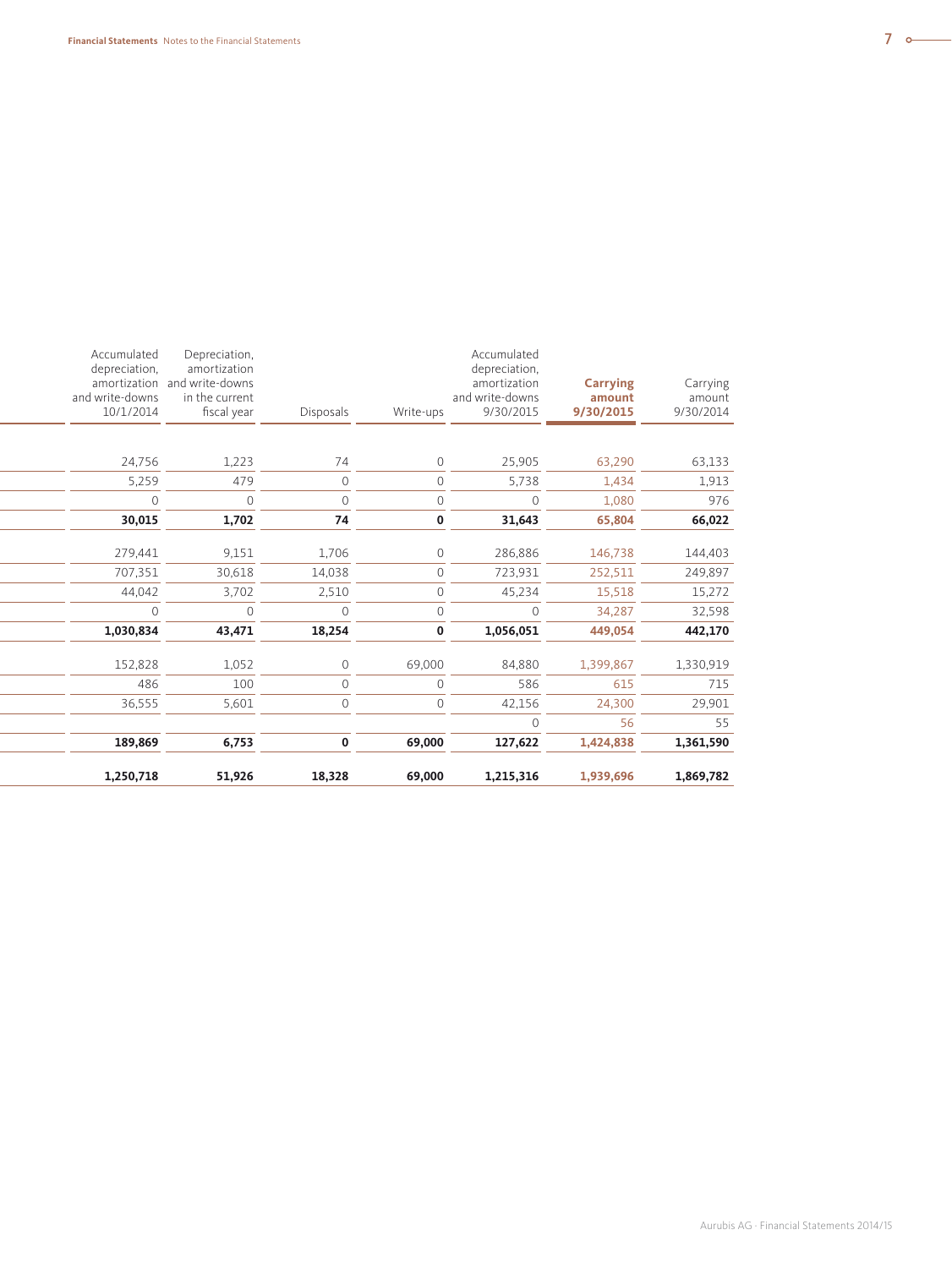# Notes to the Financial Statements

### 1. General information

The financial statements of Aurubis AG, Hamburg, for the fiscal year from October 1, 2014 to September 30, 2015 have been prepared in accordance with the requirements of the German Commercial Code (Handelsgesetzbuch, HGB) for large corporations and the relevant standards of the German Stock Corporation Act (Aktiengesetz, AktG) and are presented in thousands of euros with comparative prior-year values.

The income statement has been prepared using the nature of expenditure format.

The annual financial statements of Aurubis AG, the Aurubis consolidated financial statements and the Combined Management Report for Aurubis AG and the Aurubis Group for fiscal year 2014/15 have been published together with the report of the Supervisory Board and the suggested appropriation of earnings in the Federal Gazette (Bundesanzeiger) at www. bundesanzeiger.de. The declaration prescribed in accordance with Section 161 German Stock Corporation Act (AktG) was submitted by the Executive Board and Supervisory Board and is accessible to the shareholders on the Company's website.

### 2. Accounting policies

#### Fixed assets

Intangible assets are recognized at their costs of acquisition or generation and are amortized on a scheduled pro rata temporis basis. The production costs include directly allocable costs and a proportionate share of overheads.

Property, plant and equipment are measured at acquisition or construction cost. The construction cost of self-constructed assets includes the directly allocable costs and a proportionate share of overheads. Moveable fixed assets are generally depreciated on a straight-line basis over their normal operational useful life. Low-value moveable items costing individually up to € 150 acquired since January 1, 2008 are fully depreciated in the year of acquisition. A collective item has been set up for low-value items with individual acquisition or construction costs of between € 150 and € 1,000. This collective item is depreciated over a period of 5 years. Impairment losses are

recorded if assets needs to be recognized at a lower value. Spare parts and maintenance equipment that are used for longer than one period are recorded as items of property, plant and equipment.

Financial fixed assets are stated at acquisition cost or their lower fair value. Rights under pension liability insurance policies for Executive Board members are netted with the provisions for pension entitlement.

#### Current assets

Inventories are stated at the lower of acquisition or production cost and market value as of the balance sheet date. Metal inventories are accounted for using the LIFO method.

Receivables and other assets are recognized at cost. Aurubis monitors all risks associated with receivables. If circumstances become known which lead to a conclusion that any particular receivables are subject to risks that exceed the normal credit risk, then such risks are taken into account by setting up a specific allowance.

Emission allowances allocated at no charge are stated at a pro memoria value.

Cash and cash equivalents are accounted for at their nominal values.

Expenditures before the balance sheet date that represent expenses for a definite period after this date are recognized as prepaid expenses and deferred charges.

#### Subscribed capital

The subscribed capital is accounted for at nominal value.

#### Provisions and liabilities

Aurubis AG's pension obligations deriving from entitlements, current pensions and termination agreements are calculated at the present value of their settlement amounts by applying the projected unit credit method, using an interest rate of 4.06 %. The interest rate is based on the average market interest rate for the past seven years, assuming a residual term of 15 years, as published by the German Federal Bank. Expected future increases in pensions and remuneration of 1.8 % p.a. and 3.0 % p.a. respectively were also taken into account.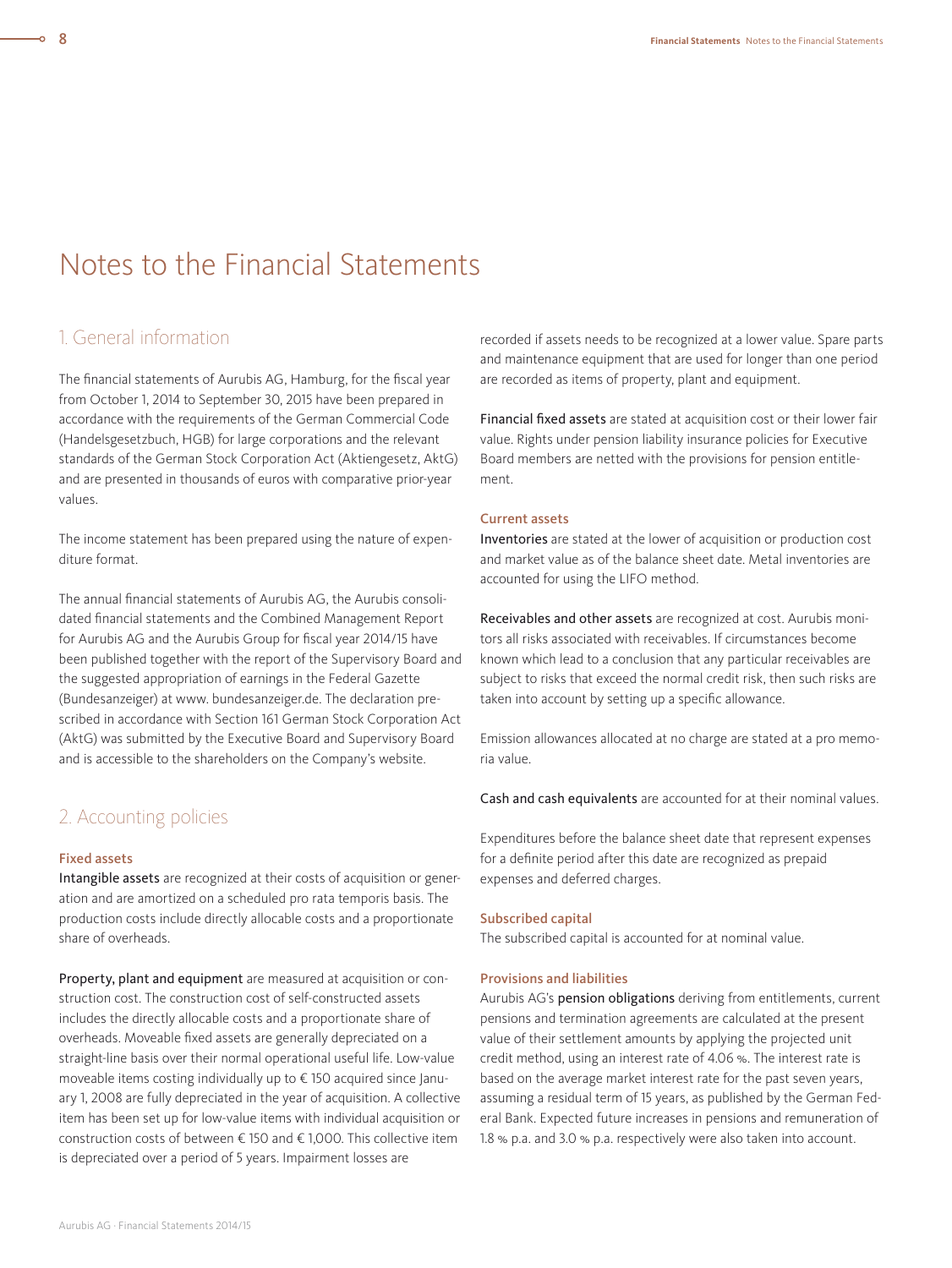Aurubis AG's pension obligations towards industrial employees are recognized in the form of a support fund. The support fund receives allocations, as permitted by German tax regulations. Provisions have been set up to cover the unfunded portion of these obligations. The same calculation parameters were used for this purpose, as were used for the other pension provisions. In determining the provision, the securities held as funds' assets are recognized at current market value and leased property is valued by applying a capitalized earnings procedure.

The remaining provisions cover all identifiable risks and uncertain obligations, including potentially onerous transactions; they are recognized in the balance sheet with their settlement amount pursuant to Section 253 (1) sentence 2 clause 2 German Commercial Code (HGB). Provisions with a residual term of more than one year are discounted pursuant to Section 253 (2) sentence 1 German Commercial Code (HGB) in conjunction with Section 253 (2) sentences 4 and 5 German Commercial Code (HGB), applying an average interest rate for the past seven fiscal years, as published by the German Federal Bank.

All liabilities are stated at their settlement amounts.

Receipts before the balance sheet date that represent income for a definite period after this date are recognized as deferred income.

#### Currency conversion

Bank balances designated in foreign currencies are measured at the mean rate of exchange as at the balance sheet date.

Current foreign currency receivables and payables (with a term of up to one year) are accounted for at the exchange rate at the time they occur, taking into consideration any profits and losses deriving from rate changes as at the balance sheet date. Non-current foreign currency receivables and payables (with a term of over one year) are recognized at the exchange rate at the time they occur, taking into consideration any losses deriving from rate changes as at the balance sheet date.

#### Deferred taxes

Deferred taxes are computed for temporary differences between the carrying amounts of assets, liabilities, prepaid expenses, deferred charges and deferred income used for statutory accounting purposes and those used for tax purposes, provided these differences reverse in future and lead to a respective future tax charge or credit.

Deferred tax liabilities particularly result from valuation differences for items of property, plant and equipment as well as from the currency measurement of current receivables and liabilities. These were offset against deferred tax assets deriving from valuation differences, primarily for provisions. If there is a net surplus of deferred tax assets over liabilities, the option to recognize them provided by Section 274 (1) sentence 2 German Commercial Code (HGB) is not applied and no deferred tax assets are disclosed.

Deferred taxes are computed based on a rate of 32.42 %, which is the expected income tax rate at the time the temporary differences reverse (15.83 % for corporate income tax including the solidarity surcharge and 16.59 % for trade tax).

#### Derivative financial instruments and measurement units

The nominal volume of the derivative financial instruments is determined as the sum of all purchase and sales contracts. The market values of forward foreign currency contracts are determined on the basis of current European Central Bank reference rates taking into account the forward premiums or discounts and those for metal future contracts on the basis of LME price quotations. Foreign exchange and metal options are valued using price quotations or option price models. The market values of the interest hedging transactions are determined by discounting future expected cash flows, using the market interest rates applicable for the remaining term of the financial instruments.

The non-ferrous metal transactions used to hedge the metal prices as well as the forward exchange contracts connected with these are included in the measurement of the respective measurement units for each type of metal. These financial instruments therefore also influence the measurement of trade accounts payable and receivable, and inventories.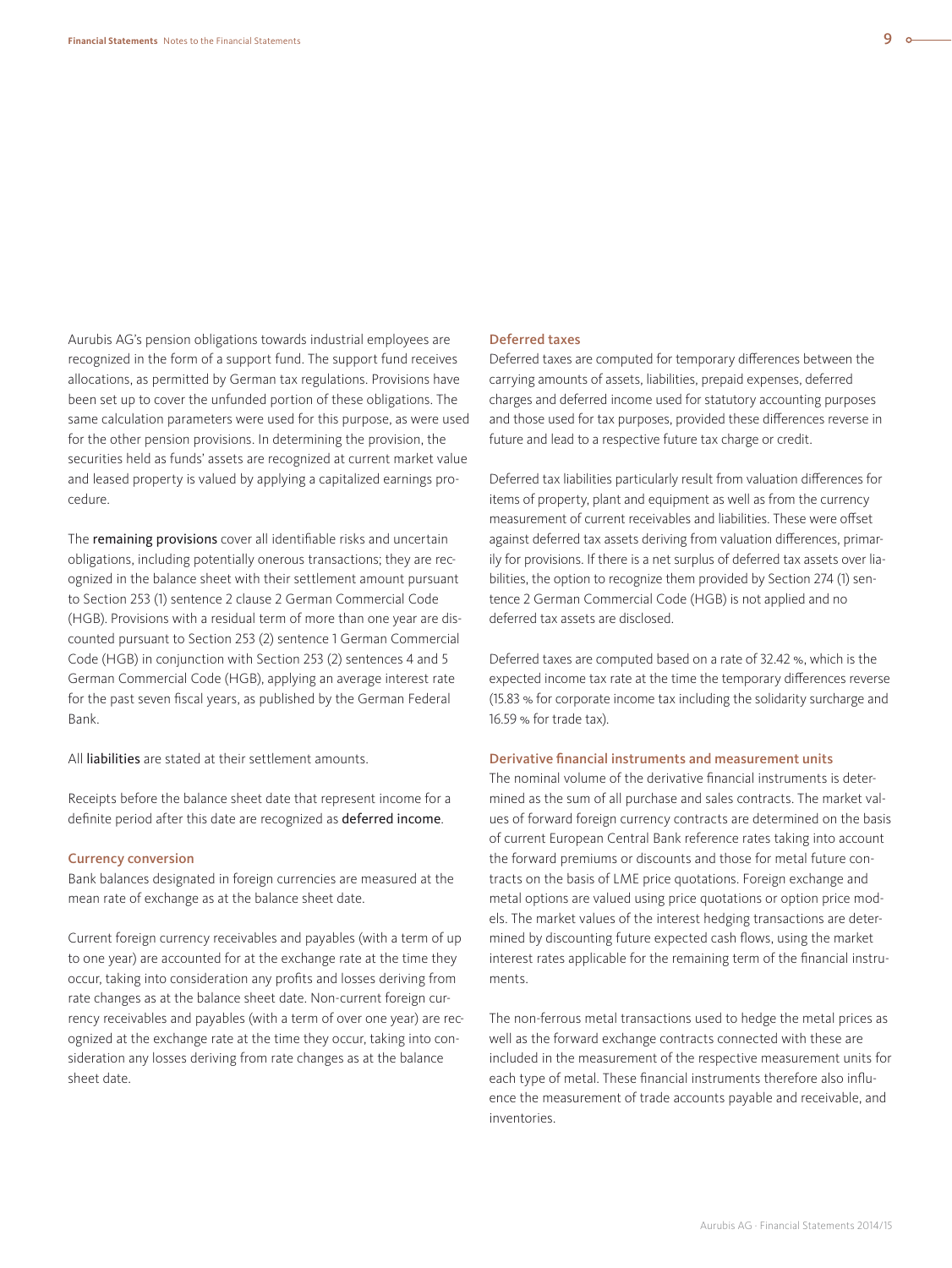### 3. Notes to the balance sheet

#### (1) Fixed assets

In addition to property utilization rights acquired for consideration, intangible assets include goodwill resulting from the amalgamation with Hüttenwerke Kayser AG. Intangible assets are amortized on a scheduled basis over their remaining useful lives. Goodwill is amortized on a straight-line basis over its expected useful life.

Additions, amounting to € 53.8 million, were recorded in intangible assets and property, plant and equipment. The capital expenditure on property, plant and equipment particularly included the construction of the new lead refinery, an employee locker room and a health center at the Hamburg site.

 A breakdown of the investments accounted for under financial assets is provided at the end of these notes.

As the ultimate group holding company, Aurubis AG monitors any signs of impairment in its financial assets. During the fiscal year reported, on the basis of its current multi-year plans, Aurubis AG recognized an impairment loss of € 1.1 million on the investment carrying amount of Peute Baustoff GmbH and reversed impairment losses of € 60.0 million and € 9.0 million that had been previously recognized against the respective investment carrying amounts of Aurubis Belgium nv/sa and Aurubis Stolberg GmbH & Co. KG.

The initially recorded carrying amount of fixed asset securities as at September 30, 2015 amounted to € 29.9 million, whereas their fair value as at the balance sheet date amounted to € 24.3 million. Impairment losses of € 5.6 million were accordingly recognized on this basis.

#### (2) Inventories

| in $\epsilon$ thousand      | 9/30/2015        | 9/30/2015 |
|-----------------------------|------------------|-----------|
|                             |                  |           |
| Raw materials and supplies  | 224,566          | 251,274   |
| Work in process             | 345,877          | 348,580   |
| Finished goods, merchandise | 168,277          | 116,900   |
| Payments on account         | $\left( \right)$ | 248       |
|                             | 738,720          | 717,002   |

The € 21.7 million change in inventories results from the € 26.7 million decrease in raw materials and supplies on the one hand and from the € 51.4 million build-up of finished goods on the other. The decrease in raw materials and supplies is due to lower copper scrap inventories as at the balance sheet date.

The increase in inventories of finished goods is primarily due to higher inventories of cathodes, wire and continuous cast shapes.

Write-downs to lower market value as at the balance sheet date, amounting to € 12.1 million, relate only to by-product metals.

The difference between the current market value as of the balance sheet date and our measurement, using the LIFO method, amounts to € 548 million.

-o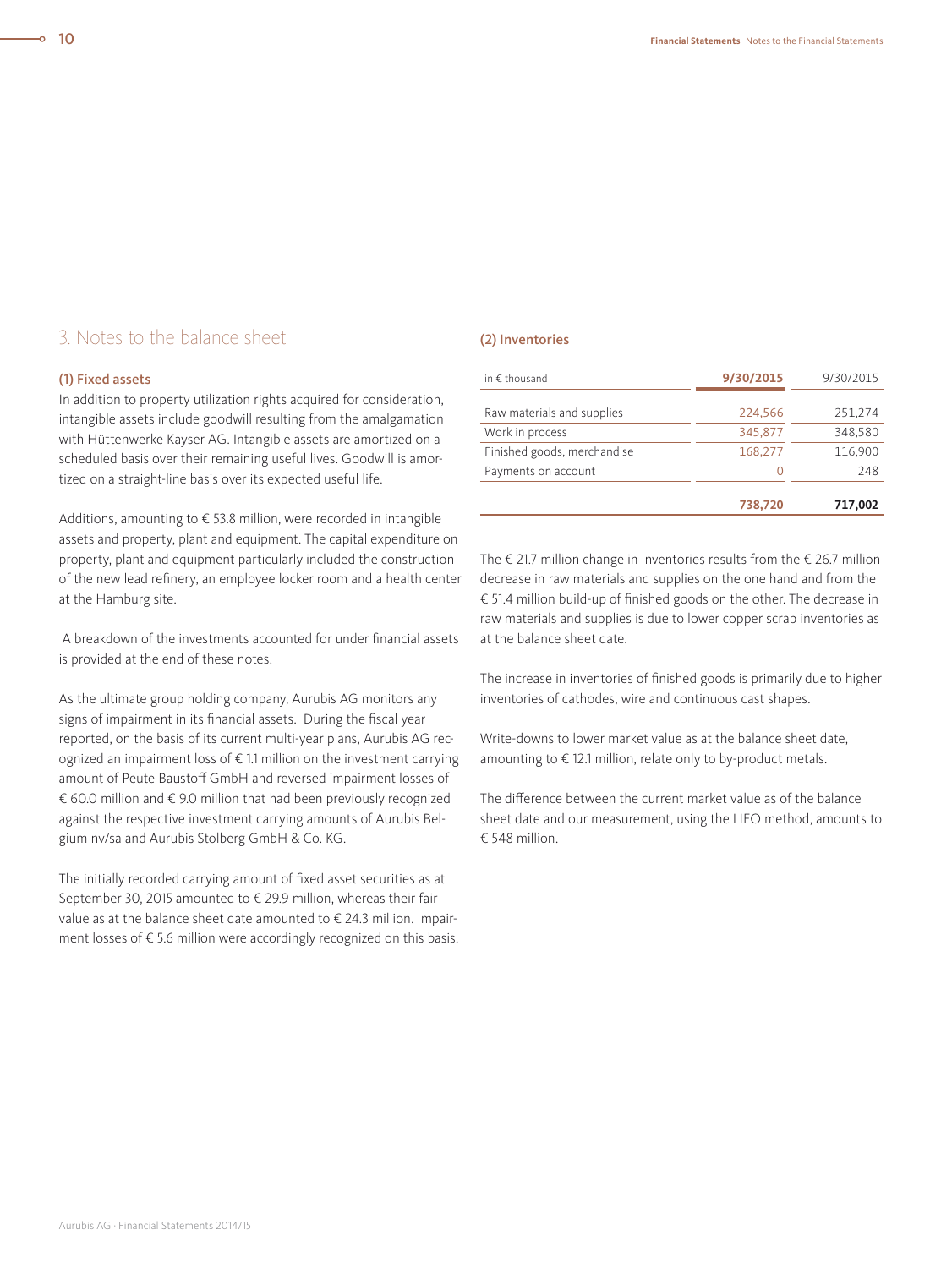#### (3) Receivables and other assets

|                                                          | Residual term       |                          | Total     |
|----------------------------------------------------------|---------------------|--------------------------|-----------|
| in $\epsilon$ thousand                                   | less than<br>1 year | more than<br>1 year      | 9/30/2015 |
| Trade accounts receivable                                | 140,164             | $\overline{\phantom{0}}$ | 140,164   |
| Receivables from affiliated companies                    | 163,750             | -                        | 163,750   |
| Receivables from companies in which investments are held | 3,780               | $\overline{\phantom{a}}$ | 3,780     |
| Other assets                                             | 48,511              |                          | 48,518    |
|                                                          | 356,205             |                          | 356,212   |

|                                                          | Residual term       |                          | Total     |
|----------------------------------------------------------|---------------------|--------------------------|-----------|
| in $\epsilon$ thousand                                   | less than<br>1 year | more than<br>1 year      | 9/30/2014 |
| Trade accounts receivable                                | 203,160             | $\overline{\phantom{a}}$ | 203,160   |
| Receivables from affiliated companies                    | 216,221             | $\overline{\phantom{a}}$ | 216,221   |
| Receivables from companies in which investments are held | 5,070               | $\hspace{0.05cm}$        | 5,070     |
| Other assets                                             | 6,238               | q                        | 6,247     |
|                                                          | 430,689             | 9                        | 430,698   |

Trade accounts receivable decreased by € 63 million compared to the previous balance sheet date, from € 203 million to € 140 million, primarily due to metal price developments. The volume of receivables sold in conjunction with factoring agreements increased slightly compared to the prior year and amounts to € 121.6 million (previous year: € 106.3 million). The factoring is used to finance the receivables, whilst at the same time reducing the default risk.

Receivables from affiliated companies of € 163.8 million are made up of trade accounts receivable of € 2.0 million (previous year: € –1.4 million) and receivables in conjunction with cash pooling arrangements of € 161.8 million (previous year: € 217.6 million).

Financial receivables from affiliated companies were written down by € 60.0 million within the context of a risk assessment process.

The receivables from companies in which investments are held, amounting to 3.8 million (previous year: € 5.1 million), mainly comprise receivables from Schwermetall Halbzeugwerk GmbH & Co. KG, Stolberg.

Almost all of the outstanding trade accounts receivable had been settled by the time of preparation of the financial statements.

Other assets primarily include retentions of collateral by brokers, amounting to € 45.4 million, for the processing of metal and forward exchange transactions.

The emission allowances allocated at no charge are stated at a pro memoria value. The fair value of the rights not yet utilized for the allocation period amounts to  $\epsilon$  1.1 million (previous year:  $\epsilon$  2.4 million).

#### (4) Cash and cash equivalents and balances at credit institutes

This item includes cash and cash equivalents, balances at banks and commercial papers with a term of up to one month.

#### (5) Equity

The share capital amounts to € 115,089,210.88 and is divided into 44,956,723 no-par-value bearer shares, each with a notional value of € 2.56.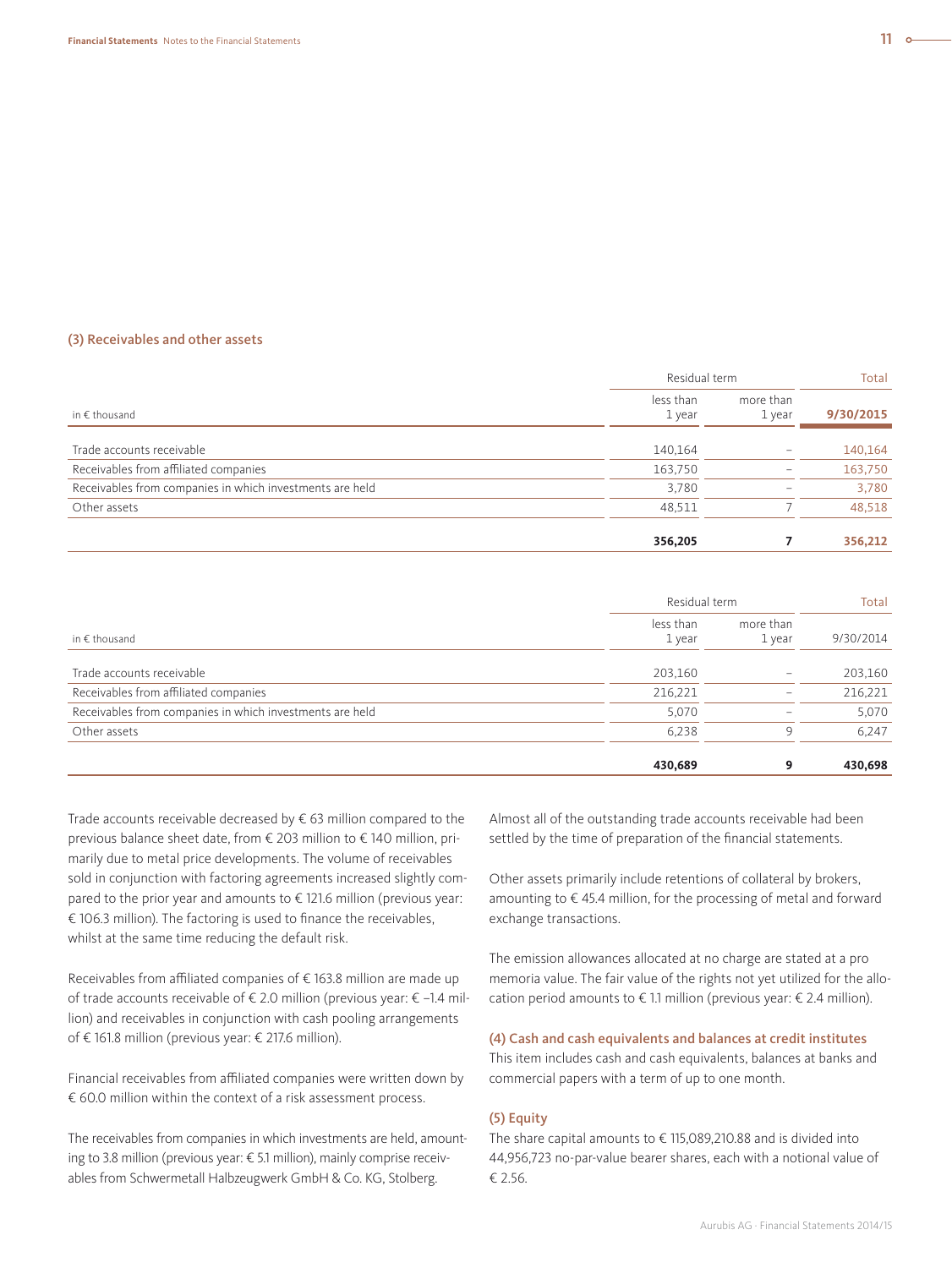The Executive Board is empowered, subject to the approval of the Supervisory Board, to increase the share capital by March 2, 2016 by up to € 57,544,604.16 by issuing new shares once or in several installments for a cash contribution or a contribution in kind.

The share capital has been conditionally increased by up to € 52,313,277.44 by issuing up to 20,434,874 new no-par-value bearer shares with a proportionate notional amount per share of € 2.56 of the share capital (conditional capital). It will be used to grant shares to the holders or creditors of bonds with warrants and/or convertible bonds and profit participation rights and/or participating bonds that can be issued by February 28, 2017.

An amount of € 72,500,000.00 has been allocated from the net income for the year to other revenue reserves. € 6,391,148.51 of the required legal reserve, amounting to 10 % of the subscribed capital, is included in the revenue reserves. The remaining amount is made up by the share premium that is disclosed as additional paid-in capital.

The unappropriated earnings on September 30, 2015 include the profit of € 42,987,473.73 brought forward from the prior year.

#### (6) Provisions

| in $\epsilon$ thousand               | 9/30/2015 | 9/30/2014 |
|--------------------------------------|-----------|-----------|
| <b>Provisions for pensions</b>       | 141,847   | 99,096    |
| <b>Provisions for taxes</b>          | 35,906    | 7,387     |
| <b>Other provisions</b>              |           |           |
| Personnel-related                    | 63,919    | 60,452    |
| Maintenance and major repairs        | 2,896     | 4,376     |
| Environmental protection<br>measures | 7,925     | 7,877     |
| Other                                | 36,324    | 39,945    |
|                                      | 111,064   | 112,650   |
|                                      | 288,817   | 219,133   |

As in the prior year, the pension obligations were measured at the present value of their settlement amount by applying the projected unit credit method, taking into account expected future increases in pensions and remuneration. In addition to Prof. Dr Klaus Heubeck's "2005G" mortality tables, the following parameters provided the basis for the computation of the pension obligations:

| Discounting rate             | 4.06%                 |
|------------------------------|-----------------------|
| Expected income development  | 3.00%                 |
| Expected pension development | 5.5 % every 3 years   |
| Staff fluctuation rate       | $0.00$ % to $10.00$ % |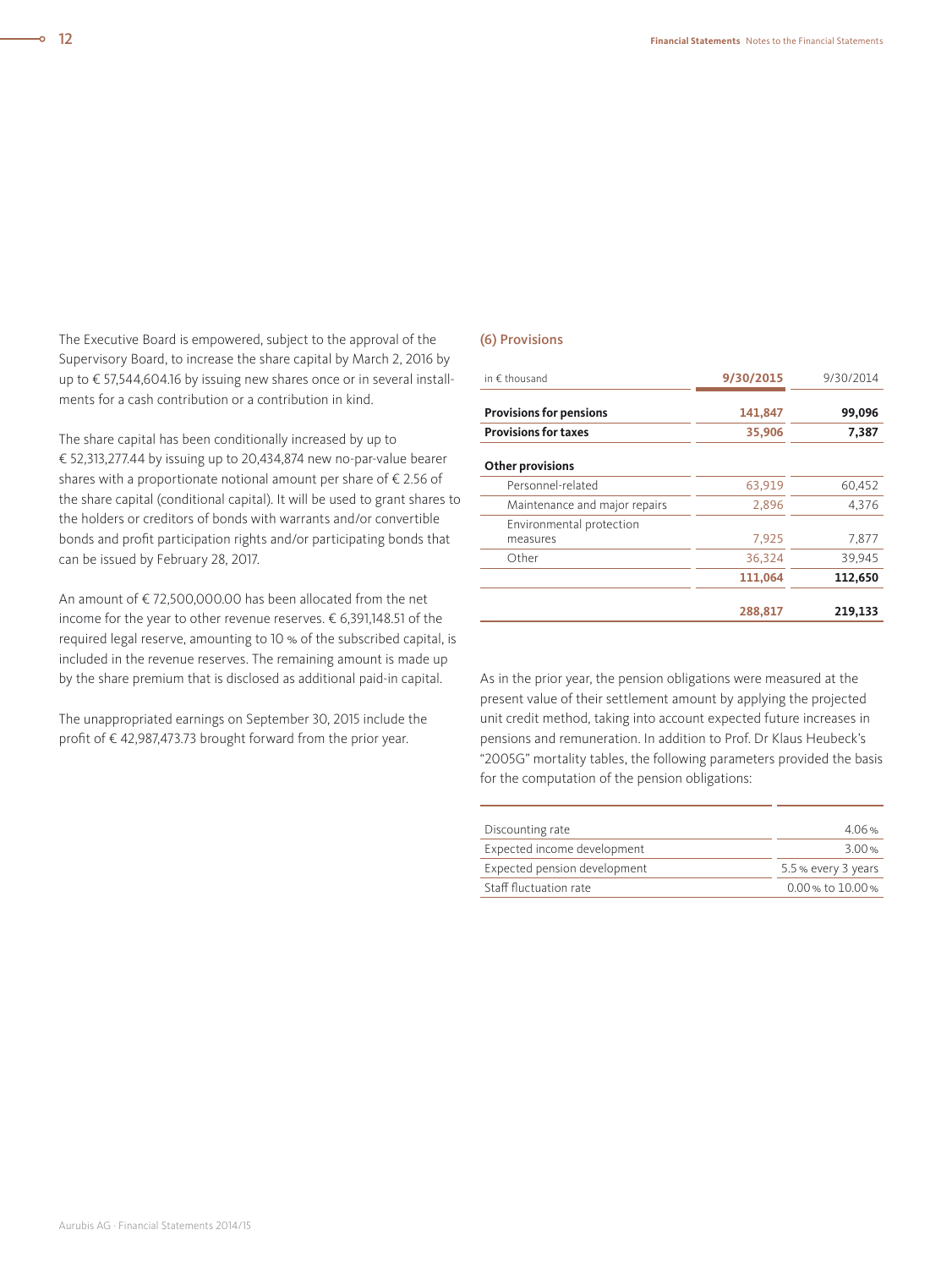Expenses of  $\epsilon$  6.8 million thousand, deriving from the winding back of discount on the pension obligations, are offset by income of € 53 thousand from the fund assets.

To the extent that the pension obligations for Executive Board Members have been reinsured, the fair value of the reinsurance claims is offset against them. The fair value of the fund assets was € 2.8 million as at the balance sheet date (previous year: € 2.3 million) and corresponded to their amortized cost. Thus, the amount required to settle the total pension obligations was  $\epsilon$  144.6 million as at the balance sheet date (previous year: € 101.4 million).

For the first time, the provisions for pensions also include direct obligations to employees arising from the dissolution of a support fund. The resulting increase in pension provisions amounts to € 35.1 million.

The increase in tax provisions mainly relates to income taxes on the taxable income of the fiscal year.

The increase in personnel-related provisions particularly results from an allocation of provisions for success-related remuneration.

The provision for deferred maintenance relates to scheduled repairs for the first three months after the balance sheet date.

The decrease in other provisions is primarily due to lower provisions for onerous contracts. Among other factors, these are connected to hedges against currency and product price risks as well as the measurement of part of an agreed long-term electricity supply contract.

The change in the non-current provisions for environmental protection measures, due to the modified measurement requirements under the BilMoG, led to a situation in which the provisions were overstated by € 564 thousand as at October 1, 2010. Since the amount that would have been released needs to be allocated again by December 31, 2024 at the latest, use has been made of the option available under Article 67 (1) sentence 2 German Commercial Code (EGHGB), and the provision has been retained. As at September 30, 2015, the amount overprovided was € 248 thousand.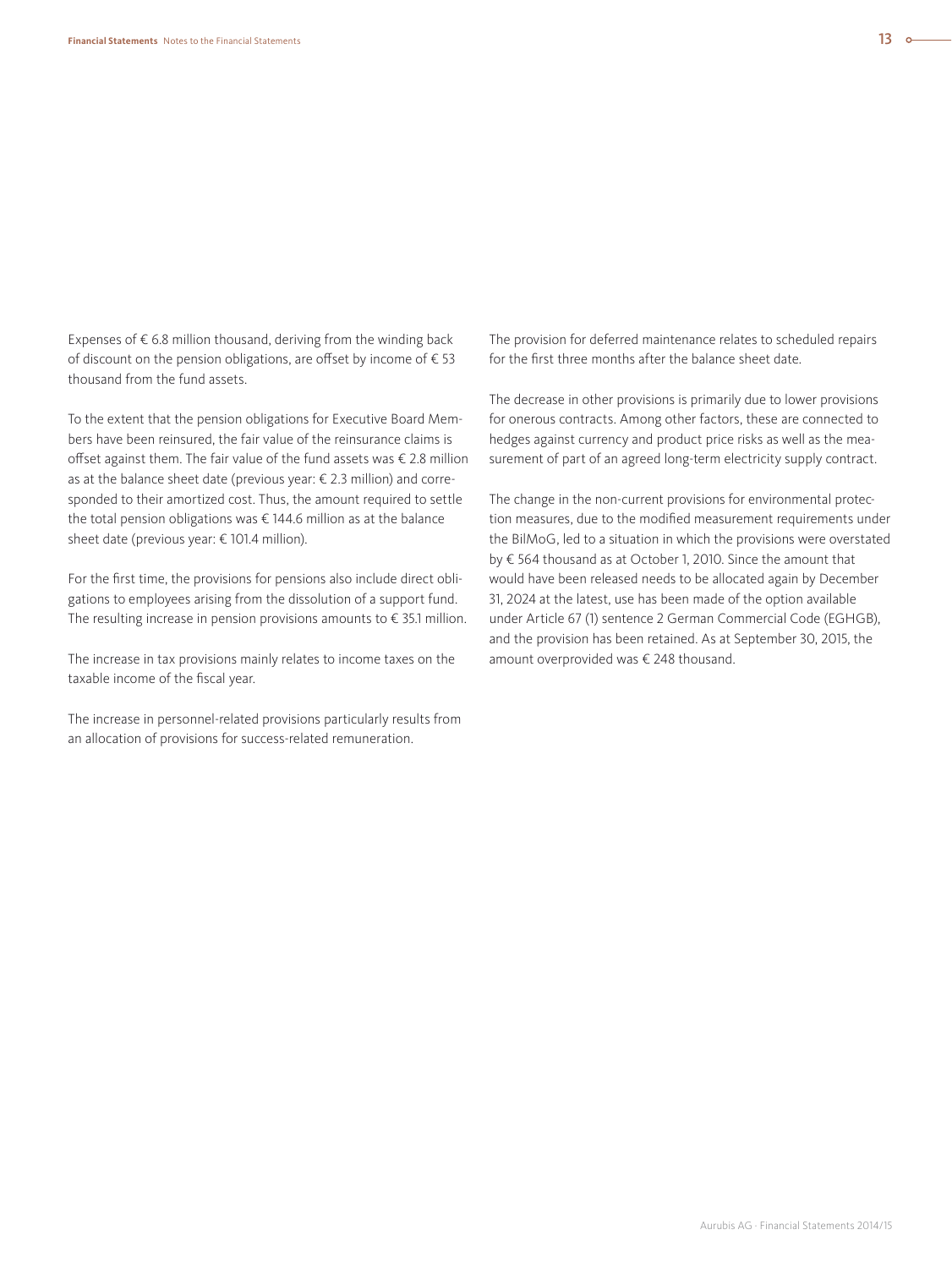#### (7) Liabilities

|                                                     | Residual term       |              |                      | Total     |
|-----------------------------------------------------|---------------------|--------------|----------------------|-----------|
| in $\epsilon$ thousand                              | less than<br>1 year | 1 to 5 years | more than<br>5 years | 9/30/2015 |
| Bank loans and overdrafts                           | 22,800              | 343,000      | 121,125              | 486,925   |
| Advance payments received on orders                 | 2,402               |              |                      | 2,402     |
| Trade accounts payable                              | 528,631             |              |                      | 528,631   |
| Payables to affiliated companies                    | 446,427             | 400,950      |                      | 847,377   |
| Payables to companies in which investments are held | 1,157               |              |                      | 1,157     |
| Other liabilities                                   | 15,403              |              |                      | 15,403    |
| - of which from taxes                               | 4,257               |              |                      | 4,257     |
| - of which for social security contributions        | 3,380               |              |                      | 3,380     |
|                                                     | 1,016,820           | 743,950      | 121,125              | 1,881,895 |

|                                                     | Residual term       | Total                    |                      |           |
|-----------------------------------------------------|---------------------|--------------------------|----------------------|-----------|
| in $\epsilon$ thousand                              | less than<br>1 year | 1 to 5 years             | more than<br>5 years | 9/30/2014 |
| Bank loans and overdrafts                           | 154,432             | 247,000                  | 11,250               | 412,682   |
| Advance payments received on orders                 | 3,254               |                          |                      | 3,254     |
| Trade accounts payable                              | 485,744             |                          |                      | 485,744   |
| Payables to affiliated companies                    | 426,670             | 375,800                  |                      | 802,470   |
| Payables to companies in which investments are held | 2,446               |                          |                      | 2,446     |
| Other liabilities                                   | 61,719              |                          |                      | 61,719    |
| - of which from taxes                               | 43,188              |                          |                      | 43,188    |
| - of which for social security contributions        | 10,140              | $\overline{\phantom{a}}$ |                      | 10,140    |
|                                                     | 1,134,265           | 622,800                  | 11,250               | 1,768,315 |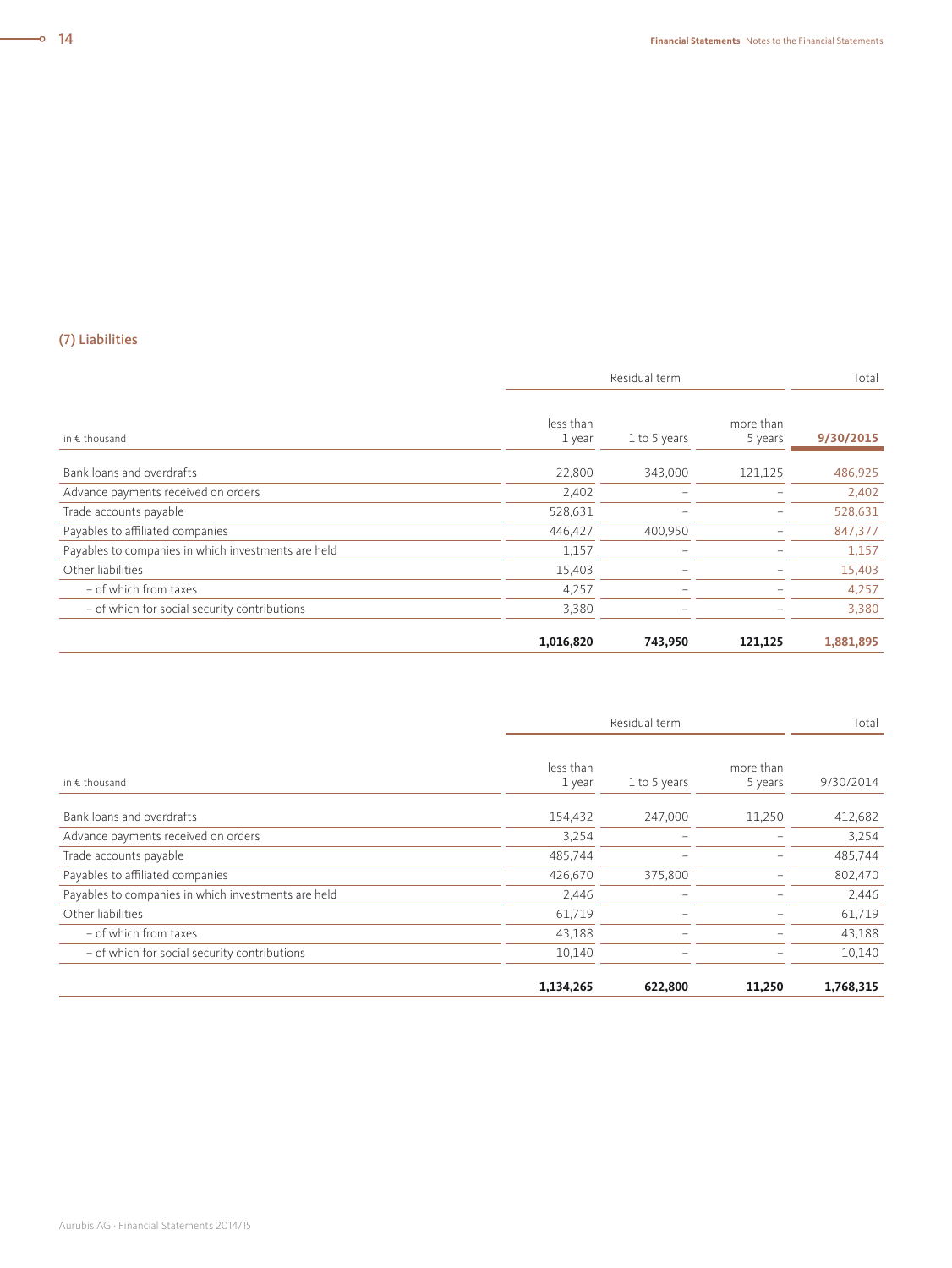Bank loans and overdrafts rose by  $\epsilon$  74.2 million compared to the prior year. This is due in particular to the take-up of bonded loans of € 300.0 million, less the repayment of bonded loans of € 210.5 million.

The €42.9 million increase in trade accounts payable primarily relates to concentrate deliveries for primary copper production, which were paid for directly after the balance sheet date.

In addition to trade accounts payable of € 117.9 million (previous year: € 90.7 million), payables to affiliated companies of € 847.4 million include payables of € 729.5 million (previous year: € 711.8 million) deriving from financial transactions with subsidiaries. The payables to companies in which investments are held represent trade accounts payable.

#### (8) Derivatives and measurement units

Aurubis AG and the Aurubis Group companies are exposed to currency, interest rate and commodity price risks in the course of their business. The Company deploys derivative financial instruments to hedge these risks. The use of derivative financial instruments is limited to the hedging of the Group's operating business and associated monetary investments and financing transactions.

Currency risks are primarily hedged through the deployment of forward foreign exchange contracts and foreign currency options, as well as through the structures of foreign currency options. Interest rate swaps are particularly used to hedge interest rate risks. Aurubis AG contracts derivative financial instruments with external contractual partners in the context of the hedging of commodity price risks in order to hedge the market prices of raw materials and the energy required for operational business purposes.

The deployment of derivative financial instruments has the objective of reducing, to a large extent, the impacts on earnings and cash flows that can result from changes in exchange rates, interest rates and commodity prices.

Derivative financial instruments are subject to a price change risk due to the possibility of fluctuations in the underlying parameters such as currencies, interest rates and commodity prices. Where derivatives are deployed for hedging purposes, use is made of the possibility to compensate losses in value due to contrary effects deriving from the hedged items.

#### Derivative financial instruments used to hedge currency risks

Aurubis AG uses forward foreign exchange contracts and foreign currency options as well as combinations of foreign currency options to hedge currency risks. A focus of the hedging measures is to hedge the risk of changes in value deriving from LME exchange transactions. This is achieved using macro-hedges. Aurubis AG concluded forward foreign exchange contracts with a nominal volume of  $\epsilon$  676.7 million to hedge currency risks from LME exchange transactions. These have a residual term of up to five months. Their positive net market value amounted to  $\epsilon$  7.7 million as at the balance sheet date and is offset by changes in the value of the hedged items included in the measurement unit of the same amount.

They are accounted for by applying the net hedge presentation method, so that they were not recognized in the balance sheet. The effectiveness of the measurement unit is determined by comparing the net position of the hedged transactions included in the macrohedge with the net position of the forward foreign exchange contracts included in the portfolio.

Forward foreign exchange contracts and foreign currency options and combinations of foreign currency options in the form of microhedges were concluded to hedge highly probable revenues from treatment and refining charges, copper premiums and shape surcharges in USD against the risk of changes in the cash flow. They have a residual term of up to 24 months and a nominal volume of € 231.2 million with a net negative market value of € 16.7 million, which is offset by changes in the value of the hedged items included in the measurement unit in the same amount. The expected volume of treatment charge revenues, copper premiums and shape surcharges in USD is based on an annual budget reflecting expected business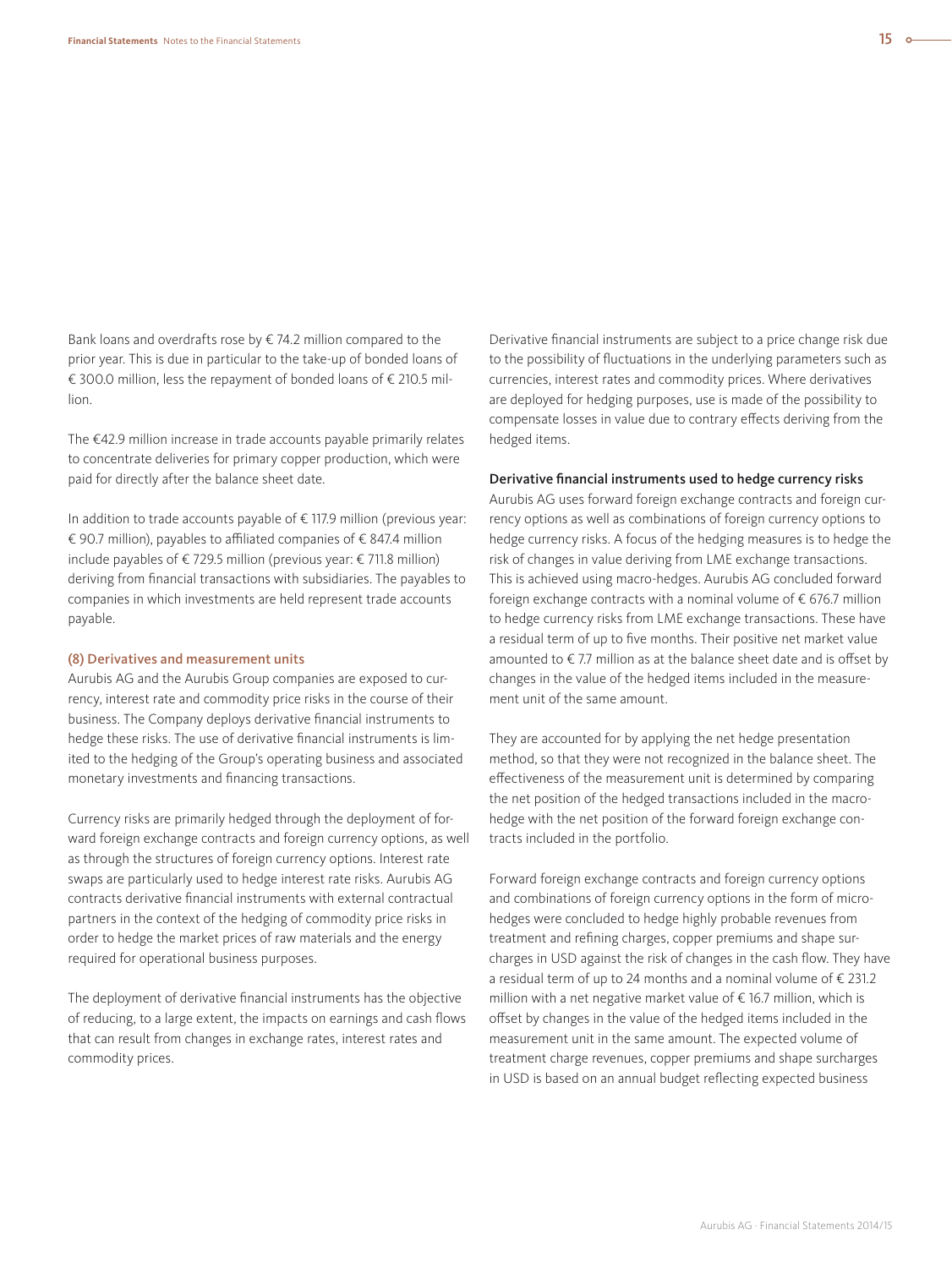trends, which is authorized by the Company's management. There is thus a high probability that these transactions will occur.

They are accounted for by applying the net hedge presentation method, so that the portion of the changes in value included in the measurement unit was not recognized in the balance sheet. The effectiveness of the measurement unit is determined by using the cumulative dollar-offset method.

Further measurement units were set up separately for each currency pair in the form of portfolio hedges to hedge currency risks at group companies deriving from traded on forward foreign exchange contracts and foreign currency options, as well as for forward foreign exchange contracts concluded to hedge the open currency risk position determined on each day of trading.

The latter items hedge the respective net risk position for a day of trading, such that a 1:1 allocation to the respective hedged transactions (e.g. trade accounts receivable and trade accounts payable, advance payments made and received) is not possible.

For the EUR/USD currency pair, this portfolio held traded on foreign currency options with a residual term of up to 24 months. They include the respective purchase or sale options for US\$ 66.0 million with an equivalent value of € 57.5 million.

They are accounted for by applying the net hedge presentation method. Since the foreign currency options included in this measurement unit are in each case 1:1 mirrored transactions, the portion of the changes in value included in the measurement unit was not recognized in the balance sheet. Furthermore, in this portfolio, forward foreign exchange contracts with a residual term of up to 24 months existed for this currency pair. Respective USD purchases and sales of US\$ 876.7 million are counterbalanced by contracted EUR purchases of € 755.0 million and EUR sales of € 754.8 million within this measurement unit. They are accounted for by applying the net hedge presentation method.

The effectiveness of the measurement unit is determined for the position concluded in foreign currency by matching these with the contracted EUR amounts that are to be later used to process the forward foreign exchange contracts. Additional measurement units for other currency pairs only existed to a minor extent.

#### Derivative financial instruments used to hedge interest rate fluctuation risks

Interest rate swaps in the form of payer swaps were concluded to hedge cash flow risks deriving from borrowings with variable interest rates. They have residual terms until 2022 corresponding with the liabilities. They have a nominal volume of € 71.0 million and a net negative market value of € 0.5 million. They were included in the form of micro-hedges in measurement units covering liabilities reported in the balance sheet. The fair value of the interest rate swaps are matched by changes in the value of the hedged items included in the measurement unit in the same amount. They are accounted for by applying the net hedge presentation method, so that the portion of the changes in value included in the measurement unit was not recognized in the balance sheet. The effectiveness of the measurement unit is determined by using the cumulative dollar-offset method.

#### Derivative financial instruments used to hedge metal and other price risks

Aurubis AG used LME futures contracts to hedge metal price risks. These mainly relate to copper.

A main focus of the hedging measures is to hedge price-fixed, pending purchase and sales delivery transactions against the risk of changes in value due to a change in the metal price. This is achieved using a macro-hedge. Aurubis AG concluded LME futures contracts with a nominal volume of  $\epsilon$  2.1 billion in order to hedge metal price risks, deriving from pending delivery transactions. They have a residual term of up to 27 months. Their net negative fair market value as at the balance sheet date amounted to € 48.6 million. To the extent that this is not offset by changes in the value of the hedged items included in the measurement unit in the same amount, this is taken into account in the measurement of the delivery purchases and sales also included in the measurement unit which have already been delivered

 $\overline{\bullet}$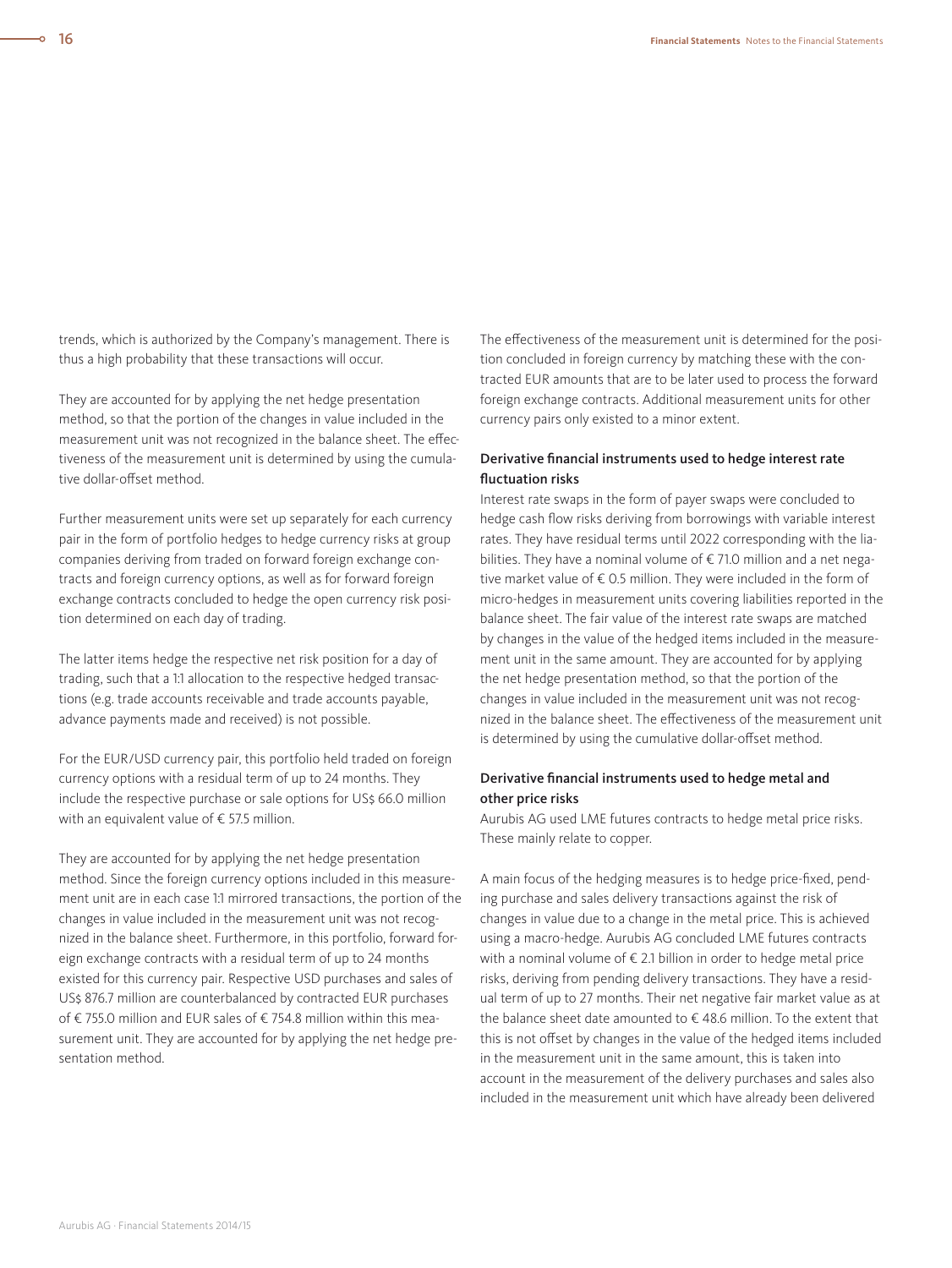but not price-fixed. The closed position is accounted for by applying the net hedge presentation method. The effectiveness of the measurement unit is determined by comparing the volumes and prices of the hedged items and hedging instruments included in the macrohedge.

Aurubis AG uses commodity futures and commodity swaps to hedge other price risks.

In the context of hedging other price risks, variable price components included in the procurement of electricity were particularly hedged in the form of micro-hedges against the risk of changes in cash flows. Commodity futures and commodity swaps existed with a residual term of up to 15 months and a nominal volume of € 8.1 million and a net negative market value of € 2.4 million. They are matched by changes in value from the hedged items included in the measurement unit in the same amount. They are accounted for by applying the net hedge presentation method, so that they are not recognized in the balance sheet. Evidence of the effectiveness of the measurement unit is provided in that the critical contract terms for the hedged item and the hedging instrument are an exact match (critical terms match).

Provisions of € 1.3 million and € 0.5 million have been set up to cover respective anticipated losses from forward exchange and metal delivery transactions.

#### (9) Contingent liabilities and other financial commitments

| in $\notin$ million                           | 9/30/2015 | 9/30/2014 |
|-----------------------------------------------|-----------|-----------|
| <b>Contingent liabilities</b>                 |           |           |
| Guarantees, letters of comfort,<br>warranties | 43.4      | 6.0       |
| - of which for affiliated companies           | 37.4      | 0.0       |
| <b>Other financial commitments</b>            |           |           |
| Capital expenditure commitments               | 0.8       | 0.9       |
| Sundry other financial commitments            | 153.7     | 166.8     |

The notional values disclosed for contingent liabilities did not lead to the recognition of a provision, as a claim is not expected due to the contractual partners' economic development.

Other financial commitments of € 123.0 million (previous year: € 134.1 million) relate to long-term transport and handling agreements with a residual term of 11 years. Other financial commitments of € 21.7 million (previous year: € 23.8 million) relate to long-term tank storage handling agreements with a residual term of 10 years.

Furthermore, an agreement is in place with an energy utility for the cost-based procurement of more than one billion kilowatt hours of electricity per year over a term of 30 years commencing in 2010. The charges include a price and performance component as well as a contribution to the investment costs for a power plant. In addition, there is a long-term agreement for the supply of oxygen.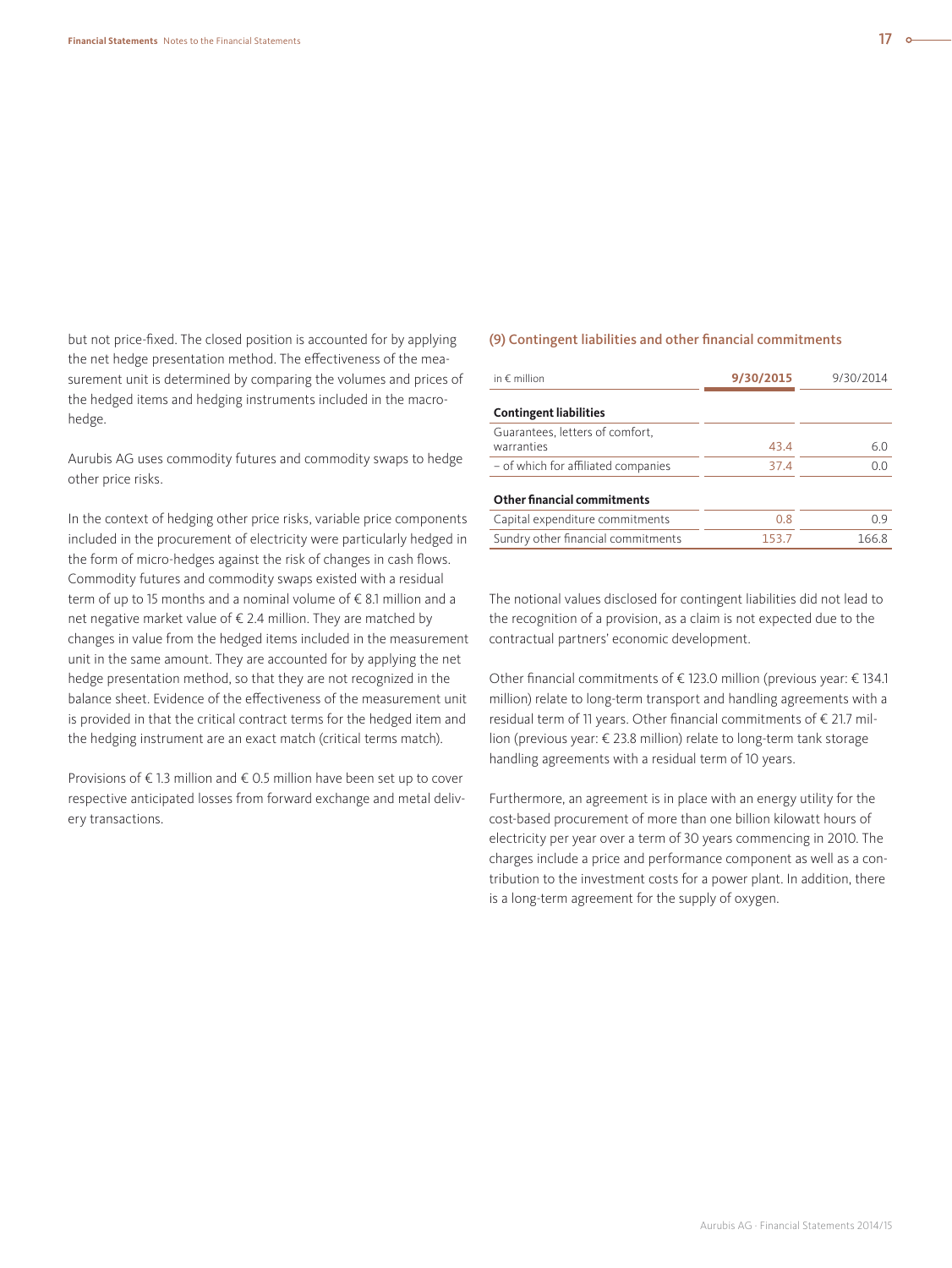### 4. Notes to the income statement

#### (10) Revenues

| in $\epsilon$ thousand     | 2014/15   | 2013/14   |
|----------------------------|-----------|-----------|
| Analysis by product groups |           |           |
| Copper cathodes            | 1,088,048 | 1,017,784 |
| Continuous cast wire rod   | 2,907,653 | 2,927,580 |
| Continuous cast shapes     | 780.395   | 867.314   |
| Precious metals            | 2,399,583 | 2,353,562 |
| Sulfuric acid              | 49.177    | 49.160    |
| Other                      | 302,946   | 368,878   |
|                            | 7.527.802 | 7.584.278 |

In the year reported, 44.0 % of the revenues were generated in the domestic market, 41.7 % in other member states of the European Union, 7.3 % in Asia, 2.7 % in North America and 4.3 % in other countries. The decrease in revenues mainly results from lower copper product sales.

The revenues for wire rod and shapes also include revenues for so-called "Wandelkathoden" (copper on account), which are delivered in the requested sizes following receipt of the customers' specifications.

#### (11) Other operating income

| in $\epsilon$ thousand                                                              | 2014/15 | 2013/14 |
|-------------------------------------------------------------------------------------|---------|---------|
| Income deriving from the reversal<br>of provisions                                  | 1,581   | 9,719   |
| Gains on disposal of property,<br>plant and equipment and financial<br>fixed assets | 110     | 10      |
| Cost reimbursements and services<br>for third parties                               | 31,690  | 32,440  |
| Compensation and damages                                                            | 2,272   | 8,100   |
| Other income                                                                        | 23.344  | 43,013  |
|                                                                                     | 58,997  | 93.282  |

Other operating income includes € 6.9 million (previous year: € 8.3 million) of income relating to prior periods. Amongst other items, this includes income deriving from the reversal of provisions (€ 1.6 million) and income deriving from compensation claims (€ 1.1 million). Other income includes gains of € 13.6 million deriving from the measurement of foreign currency receivables and payables (previous year: € 25.4 million).

#### (12) Cost of materials

| in $\notin$ thousand                       | 2014/15   | 2013/14   |
|--------------------------------------------|-----------|-----------|
| Raw materials, supplies and<br>merchandise | 6,883,064 | 6,977,263 |
| Cost of purchased services                 | 180,999   | 183,655   |
|                                            | 7.064.063 | 7,160,918 |

The cost of materials decreased by  $\epsilon$  96.8 million in a manner corresponding to the decrease in revenues. The cost of materials ratio reduced to 93.2 % (previous year: 94.8 %).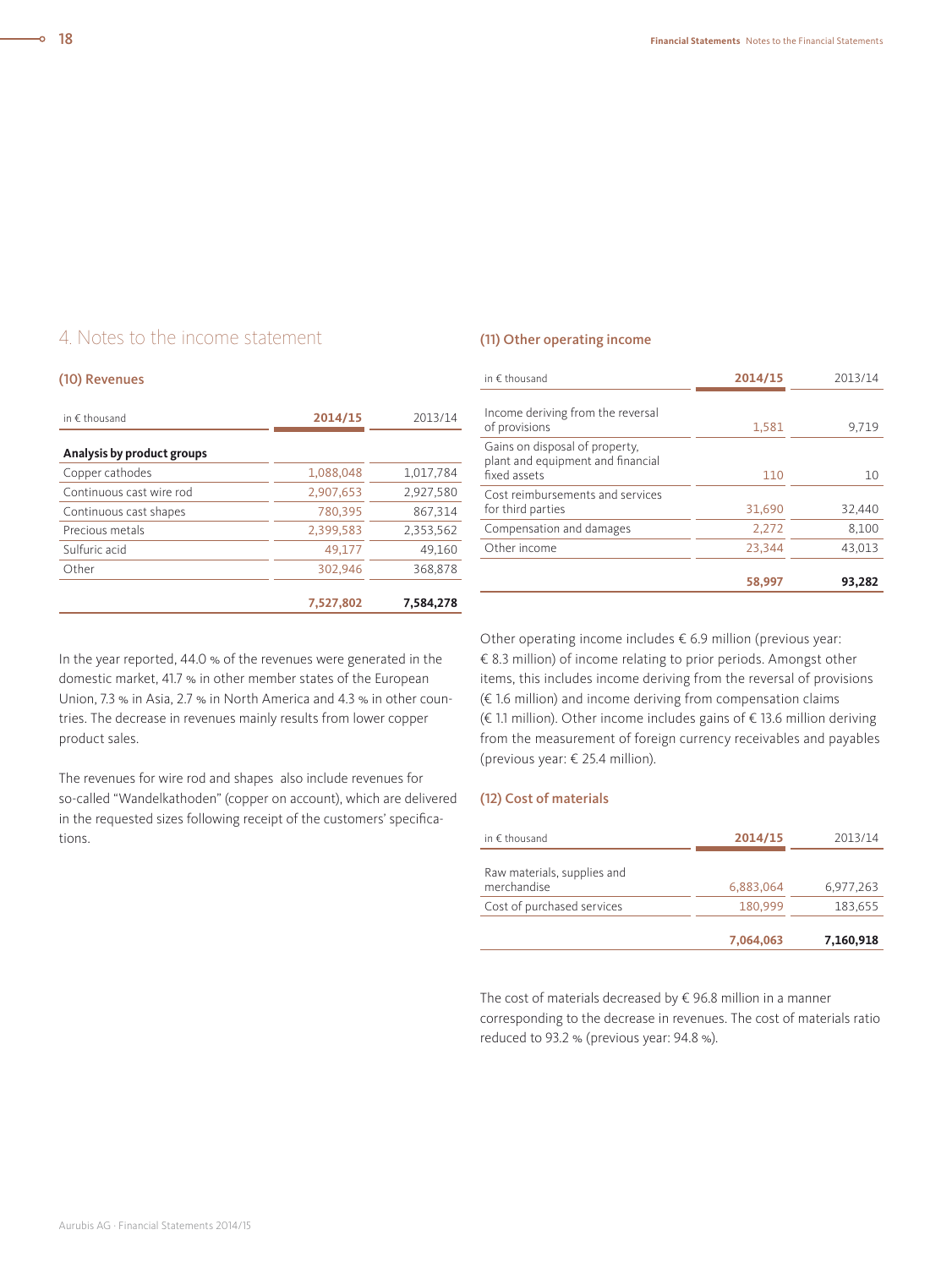#### (13) Personnel expenses and human resources

| in $\notin$ thousand                                   | 2014/15 | 2013/14 |
|--------------------------------------------------------|---------|---------|
| Wages and salaries                                     | 180,869 | 169,875 |
| Social security, pension and<br>other benefit expenses | 76,296  | 46,276  |
| - of which for pensions                                | 43.974  | 15,295  |
|                                                        | 257,165 | 216,151 |

The increase in personnel expenses mainly results from the dissolution of a support fund and the related assumption of the obligation in the form of a direct commitment for pension benefits to Aurubis AG employees.

The average number of employees during the year was as follows:

|                          | 2014/15 | 2013/14 |
|--------------------------|---------|---------|
| Blue collar              | 1,623   | 1,620   |
| White collar             | 987     | 961     |
| Trainees and apprentices | 188     | 191     |
|                          | 2,798   | 2,772   |

#### (14) Depreciation, amortization of intangible assets and property, plant and equipment

Depreciation and amortization decreased slightly compared with the prior year by € 4.0 million to € 45.2 million, mainly in the area of technical equipment and machines, as a result of reduced capital expenditure.

#### (15) Write-downs of current assets, insofar as they exceed write-downs that are normal for the company

An impairment loss of € 60.0 million was recognized in respect of financial receivables due from an affiliated company.

#### (16) Other operating expenses

Other operating expenses, amounting to  $\epsilon$  117.3 million, mainly include administrative and marketing expenses, fees, insurance, rents and leasing expenses.

Other operating expenses include losses of € 1.0 million deriving from the measurement of foreign currency receivables and payables (previous year: € 8.9 million) and expenses relating to prior periods, amounting to € 1.7 million (previous year: € 3.4 million). The expenses relating to prior periods mainly comprise losses on the disposal of fixed assets (€ 1.0 million).

#### (17) Income from investments and write-ups of financial assets

| in $\notin$ thousand                    | 2014/15 | 2013/14 |
|-----------------------------------------|---------|---------|
| Income from investments                 | 83,366  | 35,616  |
| - of which from affiliated<br>companies | 83,366  | 35.616  |
| Write-ups of financial assets           | 69,000  |         |
|                                         | 152,366 | 35,616  |

The income from investments comprises € 75.0 million from investments abroad and € 8.4 million from investments in Germany.

On the basis of current multi-year plans, previous impairment losses recognized against the carrying amounts of the investments in Aurubis Belgium, in the amount of € 60.0 million, and Aurubis Stolberg, in the amount of € 9.0 million, were reversed.

#### (18) Income from other securities and loans reported under financial fixed assets

| in $\epsilon$ thousand                                                          | 2014/15 | 2013/14 |  |
|---------------------------------------------------------------------------------|---------|---------|--|
| Income from other securities and loans<br>reported under financial fixed assets | 221     | つつつ     |  |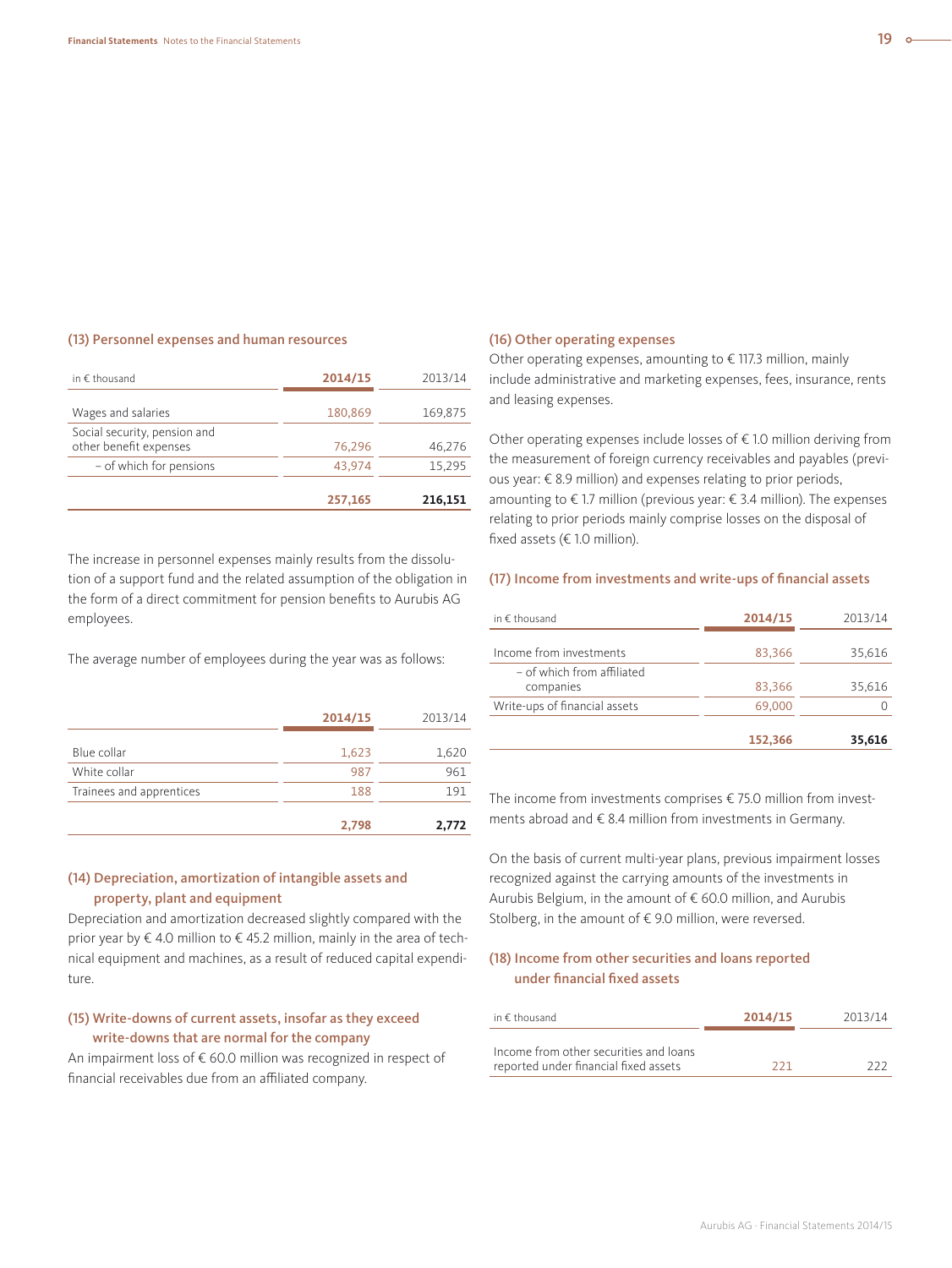#### (19) Other interest and similar income

| in $\epsilon$ thousand                  | 2014/15 | 2013/14 |
|-----------------------------------------|---------|---------|
| Other interest and similar income       | 5,053   | 6.033   |
| - of which from affiliated<br>companies | 3.134   | 3.764   |
|                                         | 5.053   | 6.033   |

#### (21) Other interest and similar expenses

| in $\epsilon$ thousand                  | 2014/15 | 2013/14 |
|-----------------------------------------|---------|---------|
| Other interest and similar expenses     | 39,487  | 39,843  |
| - of which from affiliated<br>companies | 6,907   | 8.288   |
|                                         | 39,487  | 39,843  |

#### (20) Write-downs of financial assets and fixed asset securities

| in $\epsilon$ thousand                | 2014/15 | 2013/14 |
|---------------------------------------|---------|---------|
| Write-downs of investments            | 1,152   | 13,000  |
| Write-downs of fixed asset securities | 5,601   | 3.734   |
|                                       | 6.753   | 16,734  |

Write-downs on financial assets mainly include an impairment loss of € 1.1 million recognized against the investment carrying amount of Peute Baustoffe GmbH.

In addition, remeasurement of fixed asset securities with the relevant exchange prices at the balance sheet date led to recognition of an impairment loss of of € 5.6 million.

Interest expense includes expenses from the winding back of discount on other provisions in the amount of  $\epsilon$  1.1 million.

Furthermore, other interest and similar expenses include interest components of € 6.8 million (previous year: € 4.5 million) included in the allocation to the pension provisions.

#### (22) Income taxes

The results of ordinary business activity are burdened by income taxes of € 60.6 million (previous year: € 17.2 million), resulting in an effective tax rate of 29.3 % (previous year: 21.6 %). The lower effective tax rate compared to the nominal tax rate is due to differences between the financial statements prepared for commercial accounting purposes and those prepared for tax purposes.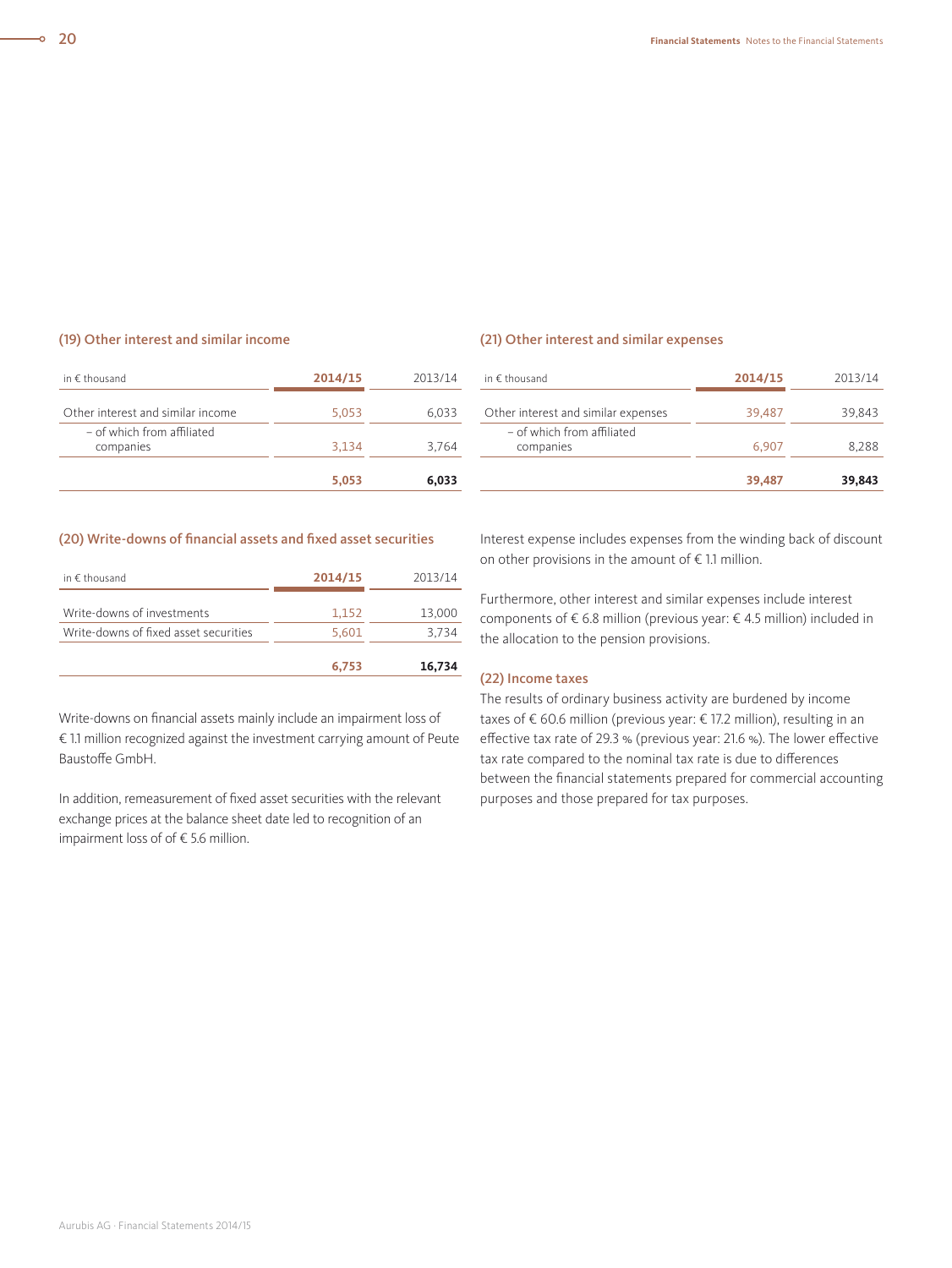### Other disclosures

#### Disclosures concerning transactions with related parties in accordance with Section 285 No. 21 German Commercial Code (HGB)

The following table summarizes all transactions during the fiscal year 2014/15 between Aurubis AG and related parties that are included in the consolidated financial statements but are not wholly owned subsidiaries.

|                            |              | Deutsche     | Schwermetall        |
|----------------------------|--------------|--------------|---------------------|
|                            | Aurubis      | Giessdraht   | Halbzeugwerk GmbH & |
|                            | Bulgaria AD  | GmbH         | Co.KG               |
|                            |              |              |                     |
| in $\epsilon$ thousand     | Pirdop       | Emmerich     | Stolberg            |
| Investment share in %      | 99.86        | 60.00        | 50.00               |
|                            |              |              |                     |
| Earnings from sales        | 65,571       | 171          | 65,612              |
| Earnings from services     | 4,683        | 37           | 30                  |
| Expenditure on procurement | 783,055      | 10,093       | 11,239              |
| Expenditure on services    | $\mathbf{0}$ | 19           | $\mathbf 0$         |
|                            |              |              |                     |
| Interest income            | 68           | $\mathbf{0}$ | $\mathbf 0$         |
| Interest expense           | 68           | $\mathbf{0}$ | $\mathbf{0}$        |

In addition, the result deriving from derivatives used to hedge material purchases (metal futures contracts and foreign currency forward contracts) is counterbalanced by the result from derivatives at banks or brokers. Within the Group, Aurubis AG assumes the position of a bank or a broker in relation to its subsidiaries.

Declaration of conformity with the German Corporate Governance Code in accordance with Section 161 German Stock Corporation Act The declaration required under Section 161 German Stock Corporation Act has been issued by the Executive Board and the Supervisory Board and has been made permanently accessible to the shareholders on the

#### Notification pursuant to Section 160 (1) No. 8 German Stock Corporation Act (AktG)

Company's website.

Norges Bank (the Central Bank of Norway), Oslo, Norway, informed us on April 10, 2015 pursuant to Section 21 (1) German Securities Trading

Act (WpHG) that their voting rights in Aurubis AG had exceeded the 3 % voting rights threshold on April 9, 2015 and on that day amounted to 3.03 % of the voting rights (representing 1,361,144 voting rights).

The Ministry of Finance on behalf of the State of Norway, Oslo, Norway, informed us on April 10, 2015 pursuant to Section 21 (1) German Securities Trading Act (WpHG) that their voting rights in Aurubis AG had exceeded the 3 % voting rights threshold on April 9, 2015 and on that day amounted to 3.03 % of the voting rights (representing 1,361,144 voting rights). 3.03 % of the voting rights (representing 1,361,144 voting rights) are attributed via Norges Bank to the country of Norway represented by the Ministry of Finance pursuant to Section 22 (1) sentence 1 No. 1 German Securities Trading Act (WpHG).

Norges Bank (the Central Bank of Norway), Oslo, Norway, informed us on May 12, 2015 pursuant to Section 21 (1) German Securities Trading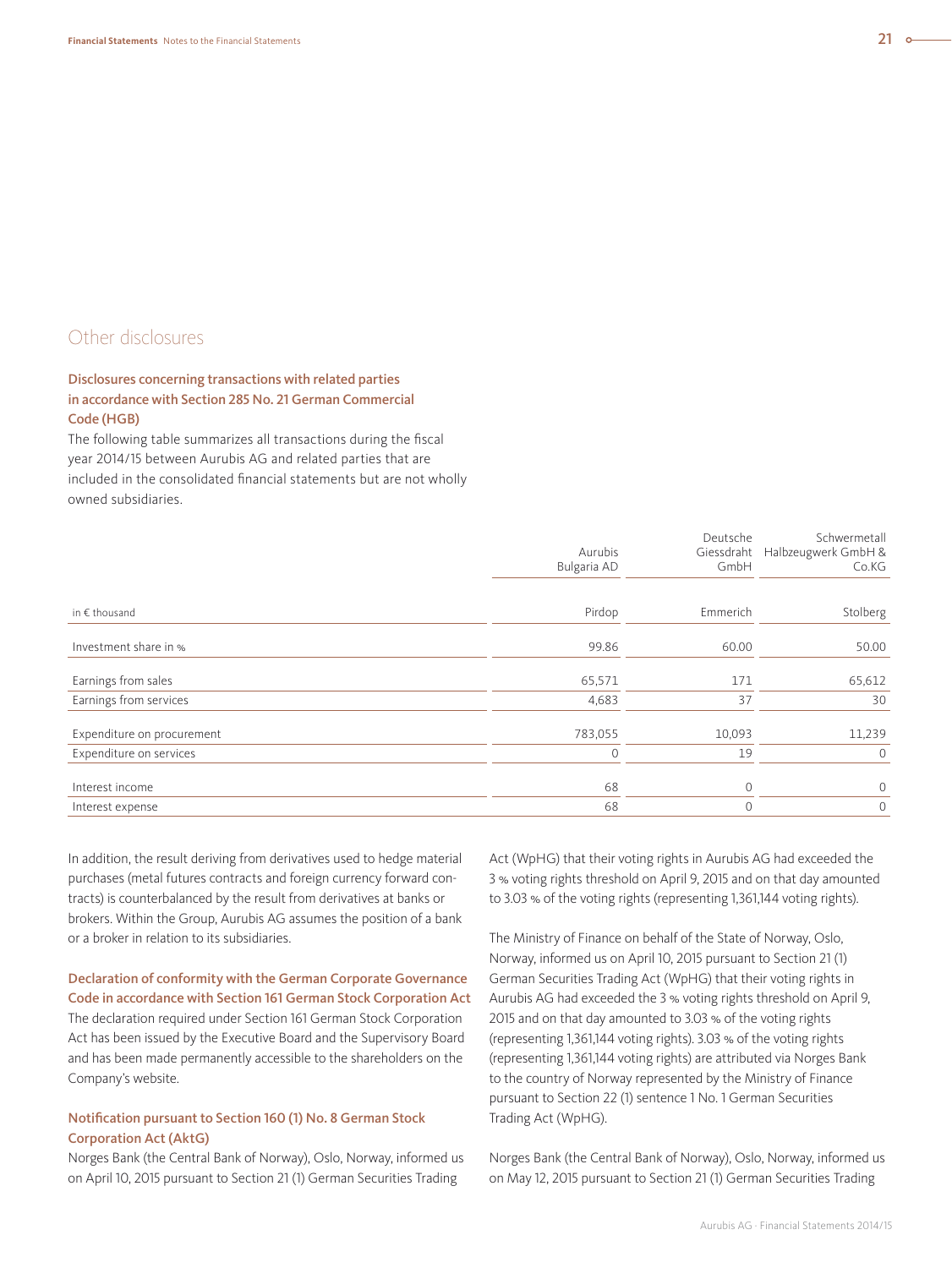Act (WpHG) that their voting rights in Aurubis AG had fallen below the 3 % voting rights threshold on May 11, 2015 and on that day amounted to 2.93 % of the voting rights (representing 1,318,398 voting rights).

The Ministry of Finance on behalf of the State of Norway, Oslo, Norway, informed us on May 12, 2015 pursuant to Section 21 (1) German Securities Trading Act (WpHG) that their voting rights in Aurubis AG had fallen below the 3 % voting rights threshold on May 11, 2015 and on that day amounted to 2.93 % of the voting rights (representing 1,318,398 voting rights). 2.93 % of the voting rights (representing 1,318,398 voting rights) are attributed to the company pursuant to Section 22 (1) sentence 1 No. 1 German Securities Trading Act (WpHG).

Norges Bank (the Central Bank of Norway), Oslo, Norway, informed us on May 22, 2015 pursuant to Section 21 (1) German Securities Trading Act (WpHG) that their voting rights in Aurubis AG had exceeded the 3 % voting rights threshold on May 20, 2015 and on that day amounted to 3.08 % of the voting rights (representing 1,382,846 voting rights).

The Ministry of Finance on behalf of the State of Norway, Oslo, Norway, informed us on May 22, 2015 pursuant to Section 21 (1) German Securities Trading Act (WpHG) that their voting rights in Aurubis AG had exceeded the 3 % voting rights threshold on May 20, 2015 and on that day amounted to 3.08 % of the voting rights (representing 1,382,846 voting rights). 3.08 % of the voting rights (representing 1,382,846 voting rights) are attributed via Norges Bank to the country of Norway represented by the Ministry of Finance pursuant to Section 22 (1) sentence 1 No. 1 German Securities Trading Act (WpHG).

J.P. Morgan Investment Management Inc., New York, USA, informed us on August 18, 2015 pursuant to Section 21 (1) German Securities Trading Act (WpHG) that their voting rights in Aurubis AG had exceeded the 3 % voting rights threshold on August 17, 2015 and on that day amounted to 3.32 % of the voting rights (representing 1,491,858 voting rights).

3.07 % of the voting rights (representing 1,381,984 voting rights) are attributed to the company pursuant to Section 22 (2) German Securities Trading Act (WpHG).

0.24 % of the voting rights (representing 109,874 voting rights) are attributed to the company pursuant to Section 22 (1) sentence 1 No. 6 German Securities Trading Act (WpHG).

JPMorgan Asset Management (UK) Limited, London, United Kingdom, informed us on August 18, 2015 pursuant to Section 21 (1) German Securities Trading Act (WpHG) that their voting rights in Aurubis AG had exceeded the 3 % voting rights threshold on August 17, 2015 and on that day amounted to 3.32 % of the voting rights (representing 1,491,858 voting rights).

0.32 % of the voting rights (representing 145,894 voting rights) are attributed to the company pursuant to Section 22 (2) German Securities Trading Act (WpHG).

2.99 % of the voting rights (representing 1,345,964 voting rights) are attributed to the company pursuant to Section 22 (1) sentence 1 No. 6 German Securities Trading Act (WpHG).

JPMorgan Chase Bank, National Association, Columbus, Ohio, USA, informed us on August 18, 2015 pursuant to Section 21 (1) German Securities Trading Act (WpHG) that their voting rights in Aurubis AG had exceeded the 3 % voting rights threshold on August 17, 2015 and on that day amounted to 3.32 % of the voting rights (representing 1,491,858 voting rights).

3.24 % of the voting rights (representing 1,455,838 voting rights) are attributed to the company pursuant to Section 22 (2) German Securities Trading Act (WpHG).

0.08 % of the voting rights (representing 36,020 voting rights) are attributed to the company pursuant to Section 22 (1) sentence 1 No. 6 German Securities Trading Act (WpHG).

Section 25 German Securities Trading Act (WpHG) includes a comparable notification obligation corresponding to Section 21 (1) German Securities Trading Act (WpHG) with respect to financial instruments that grant their owner an unconditional right to unilateral acquisition of shares with voting rights. Moreover, Section 25a German Securities Trading Act (WpHG) introduced an additional notification obligation as of February 1, 2012: this extends to financial and other instruments that enable their owner, virtually or commercially, to purchase shares connected with voting rights. The notifications submitted to the Company in accordance with Sections 25 and 25a German Securities Trading Act (WpHG) can be accessed on the Company's website or on the online platform of the Deutsche Gesellschaft für Ad-hoc-Publizität.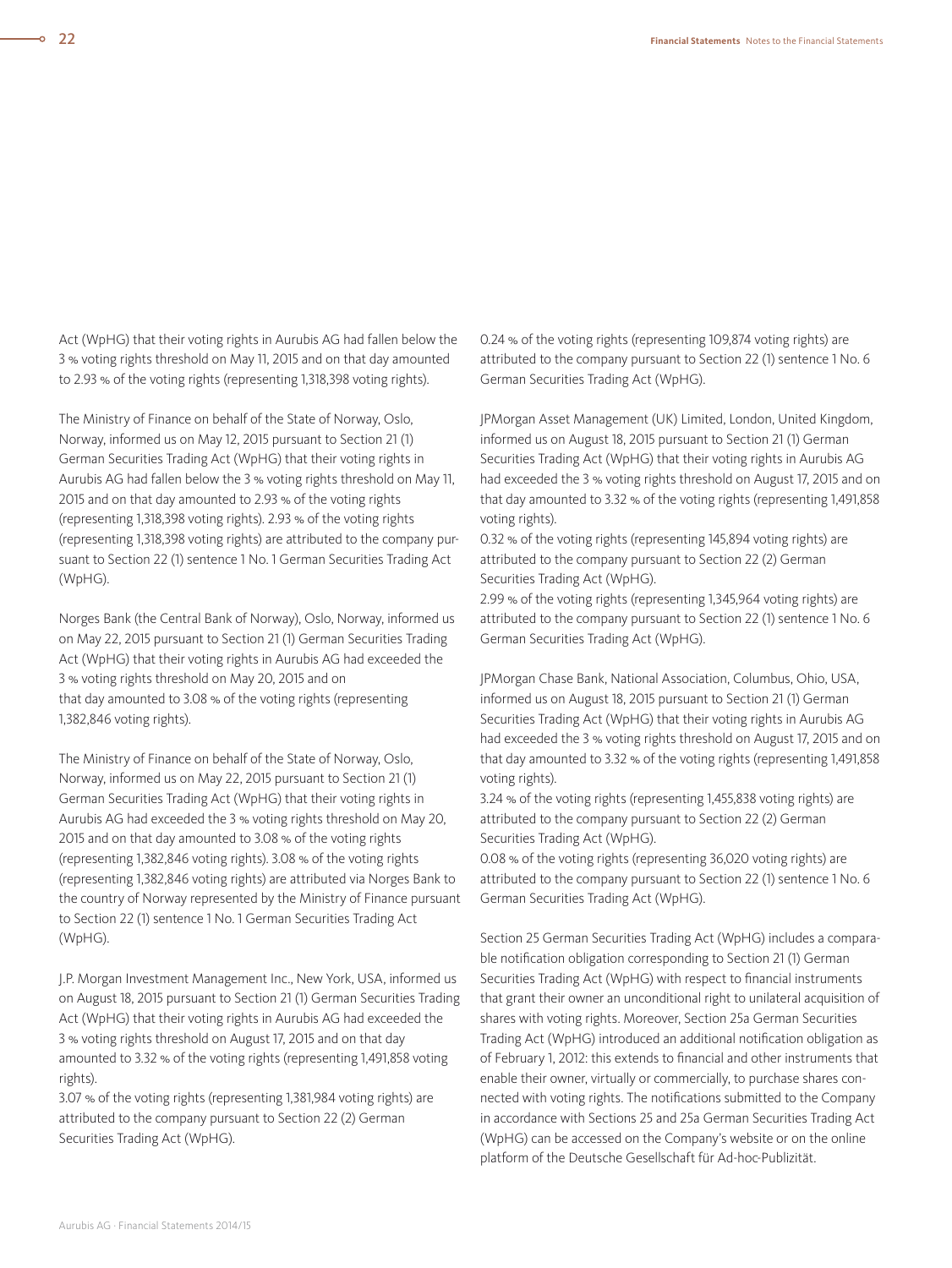#### Auditors' fees

The following fees were recorded as expenses for fiscal year 2014/15 for services rendered by the auditors:

| Audit services           | € 375,000 |
|--------------------------|-----------|
| Other assurance services | € 28,000  |
| Tax consulting fees      | € 192,000 |
| Other services           | € 2.000   |
|                          |           |

#### **€ 597,000**

#### Investments

The full list of investments is appended.

#### Information on the Executive Board and the Supervisory Board

#### Executive Board

#### Dr. Bernd Drouven, Hamburg, until October 31, 2015

born: September 19, 1955

Chief Executive Officer and Executive Board Member for Business Unit Primary Copper,

Director of Industrial Relations since July 1, 2015

(dispatched from the Supervisory Board to the Executive Board from November 1, 2014 to October 31, 2015)

**»** NITHH gGmbH, Hamburg Chairman of the Supervisory Board

#### Dr. Stefan Boel, Hamme, Belgium

born: June 9, 1966

Executive Board Member for Business Unit Copper Products and, on an interim basis, Executive Board Member for Business Unit Primary Copper since November 1, 2015,

appointed until April 30, 2021

**»** Aurubis Belgium nv/sa, Brussels, Belgium Director

\* = elected by the employees

#### Erwin Faust, Hamburg

born: January 4, 1957

Chief Financial Officer, Executive Board Spokesman since November 1, 2015, Director of Industrial Relations on an interim basis since November 1, 2015 and responsible for the Corporate Functions,

appointed until September 30, 2018

**»** Aurubis Belgium nv/sa, Brussels, Belgium Director

#### Dr. Frank Schneider, Moers, until June 30, 2015

born: September 10, 1957 Executive Board Member for Business Unit Recycling/ Precious Metals, Director of Industrial Relations

**»** Aurubis Bulgaria AD, Pirdop, Bulgaria Director until October 2, 2015

#### Supervisory Board

#### Prof. Dr.-Ing. Heinz Jörg Fuhrmann, Salzgitter Chairman,

Chairman of the Executive Board of Salzgitter AG, Salzgitter

- **»** Hüttenwerke Krupp Mannesmann GmbH, Duisburg <sup>+</sup> Member of the Supervisory Board
- **»** Ilsenburger Grobblech GmbH, Ilsenburg <sup>+</sup> Chairman of the Supervisory Board
- **»** KHS GmbH, Dortmund <sup>+</sup> Chairman of the Supervisory Board
- **»** Mannesmannröhren-Werke GmbH, Mülheim/Ruhr <sup>+</sup> Chairman of the Supervisory Board
- **»** Öffentliche Lebensversicherung Braunschweig, Braunschweig Member of the Supervisory Board
- **»** Öffentliche Sachversicherung Braunschweig, Braunschweig
- Member of the Supervisory Board
- **»** Peiner Träger GmbH, Peine+ Chairman of the Supervisory Board
- **»** Salzgitter Flachstahl GmbH, Salzgitter <sup>+</sup> Chairman of the Supervisory Board
- **»** Salzgitter Mannesmann Grobblech GmbH, Mühlheim/Ruhr <sup>+</sup> + = group companies of Salzgitter AG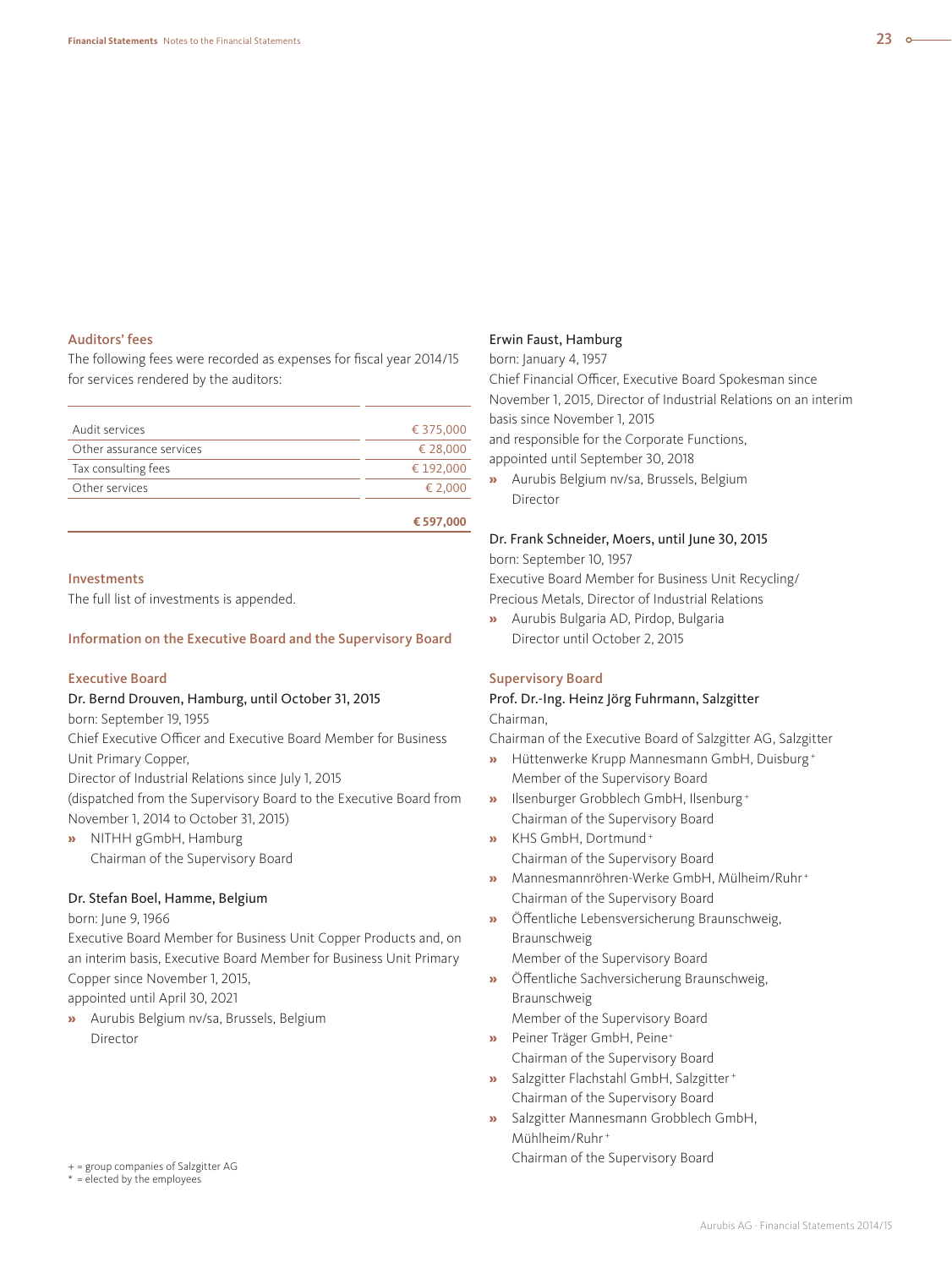- **»** Salzgitter Mannesmann Handel GmbH, Düsseldorf <sup>+</sup> Chairman of the Supervisory Board
- **»** TÜV Nord AG, Hanover Member of the Supervisory Board

#### Hans-Jürgen Grundmann, Seevetal \*,

until September 30, 2015 Deputy Chairman, shop mechanic, Deputy Chairman of the Works Council of Aurubis AG

#### Burkhard Becker, Hattingen

Member of the Executive Board of Salzgitter AG, Salzgitter

- **»** EUROPIPE GmbH, Mülheim/Ruhr <sup>+</sup> Member of the Supervisory Board
- **»** Ilsenburger Grobblech GmbH, Ilsenburg <sup>+</sup> Member of the Supervisory Board
- **»** Mannesmannröhren-Werke GmbH, Mülheim/Ruhr <sup>+</sup> Member of the Supervisory Board
- **»** Nord/LB Capital Management AG, Hanover Member of the Supervisory Board
- **»** Peiner Träger GmbH, Peine <sup>+</sup> Member of the Supervisory Board
- **»** Salzgitter Flachstahl GmbH, Salzgitter <sup>+</sup> Member of the Supervisory Board
- **»** Salzgitter Mannesmann Grobblech GmbH, Mühlheim/Ruhr <sup>+</sup> Member of the Supervisory Board
- **»** Salzgitter Mannesmann Precision GmbH, Mülheim/Ruhr <sup>+</sup> Member of the Supervisory Board

#### Dr. Bernd Drouven, Hamburg

Returned to the Supervisory Board on November 1, 2015, former Chief Executive Officer of Aurubis AG

**»** NITHH gGmbH, Hamburg Chairman of the Supervisory Board

#### Jan Eulen, Kummerfeld\*

District Manager of the Mining, Chemical and Energy Industrial Union Hamburg/Harburg

- **»** ESSO Deutschland GmbH, Hamburg Member of the Supervisory Board
- **»** Exxon Mobil Central Europe Holding GmbH, Hamburg Member of the Supervisory Board

#### Dr.-Ing. Joachim Faubel, Hamburg\*

Employee in Corporate Controlling at Aurubis AG

#### Renate Hold-Yilmaz, Hamburg\*

Deputy Chairwoman since October 2, 2015, clerical employee, Chairwoman of the Works Council of Aurubis AG

#### Dr. Sandra Reich, Hanover

Member of the Executive Board of BÖAG Börsen AG, Hamburg and Hanover

#### Dr. med. Dipl.-Chem. Thomas Schultek, Lübeck \*

Head of Corporate Health Protection at Aurubis AG, member of the Committee of Executive Representatives at Aurubis AG, Hamburg

#### Rolf Schwertz, Datteln\*

Bricklayer and boiler operator, Deputy Chairman of the Works Council of Aurubis AG, Lünen, and Chairman of the Central Representative Council of Employees with Disabilities of Aurubis AG, Hamburg

#### Prof. Dr. Fritz Vahrenholt, Hamburg

Chairman of the Deutsche Wildtier Stiftung, Hamburg

- **»** Capital Stage AG, Hamburg Member of the Supervisory Board
- **»** Putz & Partner Unternehmensberatung, Hamburg Member of the Supervisory Board

\* = elected by the employees

 $\sim$ 

<sup>+</sup> = group companies of Salzgitter AG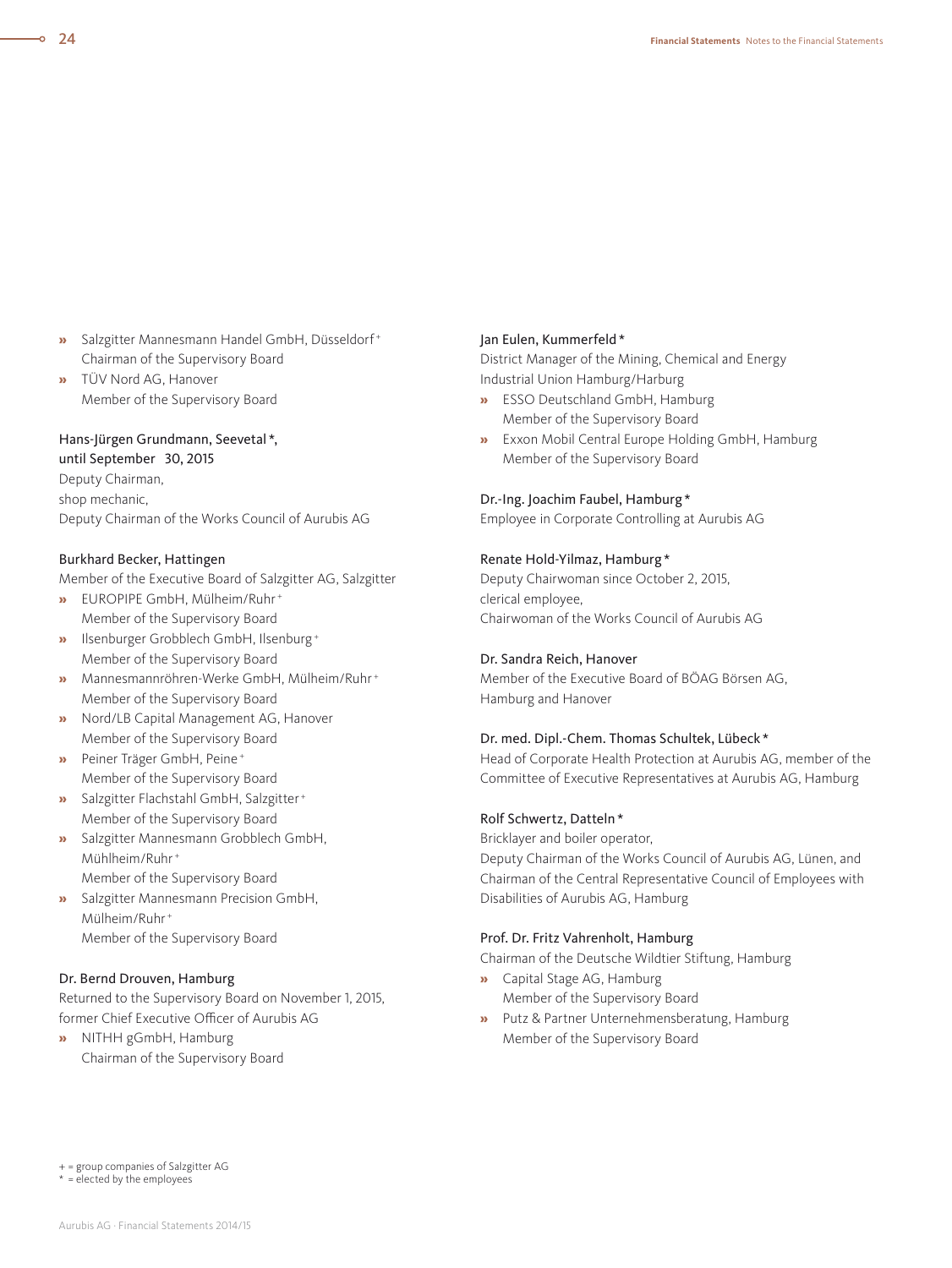#### Ralf Winterfeldt, Hamburg,\* since October 1, 2015

Power electronics technician, Chairman of the General Works Council of Aurubis AG, Deputy Chairman of the Works Council of Aurubis AG since October 6, 2015

Dr.-Ing. Ernst J. Wortberg, Dortmund Self-employed consultant

#### Supervisory Board Committees

### Conciliation Committee in accordance with

Section 27 (3) Law on Co-determination (MitbestG) Prof. Dr.-Ing. Heinz Jörg Fuhrmann (Chairman) Hans-Jürgen Grundmann (Deputy Chairman) until September 30, 2015

Renate Hold-Yilmaz (Deputy Chairwoman) since October 2, 2015 Dr. Sandra Reich Ralf Winterfeldt since October 2, 2015

#### Audit Committee

Dr. Ernst J. Wortberg (Chairman) Burkhard Becker Jan Eulen Hans-Jürgen Grundmann until September 30, 2015 Renate Hold-Yilmaz since October 2, 2015

#### Personnel Committee

Prof. Dr.-Ing. Heinz Jörg Fuhrmann (Chairman) Dr. Bernd Drouven (returned to the committee on November 1, 2015) Hans-Jürgen Grundmann until September 30, 2015 Renate Hold-Yilmaz Dr. Thomas Schultek Prof. Dr. Fritz Vahrenholt Ralf Winterfeldt since October 2, 2015

#### Nomination Committee

Prof. Dr.-Ing. Heinz Jörg Fuhrmann (Chairman) Burkhard Becker Prof. Dr. Fritz Vahrenholt Dr. Ernst J. Wortberg

#### Technology Committee (since November 1, 2015)

Dr. Bernd Drouven (Chairman) Prof. Dr.-Ing. Heinz Jörg Fuhrmann Renate Hold-Yilmaz Dr. Thomas Schultek

#### Disclosures on the Executive Board and Supervisory Board Total compensation

The total compensation of the active Executive Board members for fiscal year 2014/15 amounted to € 4,301,440 and included a fixed component for the past fiscal year of  $\epsilon$  1,804,500, fringe benefits of € 70,238 and a variable component of € 2,426,702. In addition, expenditures for pension provisions in the amount of € 365,645 were recognized as an expense.

Former members of the Executive Board and their surviving dependents received a total of € 2,011,433, while € 25,638,636 has been provided for their pension entitlement.

The compensation of the Supervisory Board for fiscal year 2014/15 amounted to € 1,015,870.

Details of the individual compensation of the members of the Executive Board and the Supervisory Board are provided in the compensation report.

#### Shareholdings

Members of the Supervisory Board hold 4,031 shares (6,515 shares in the prior year) and members of the Executive Board hold 2,400 shares (4,600 shares in the prior year) in Aurubis AG.

+ = group companies of Salzgitter AG

\* = elected by the employees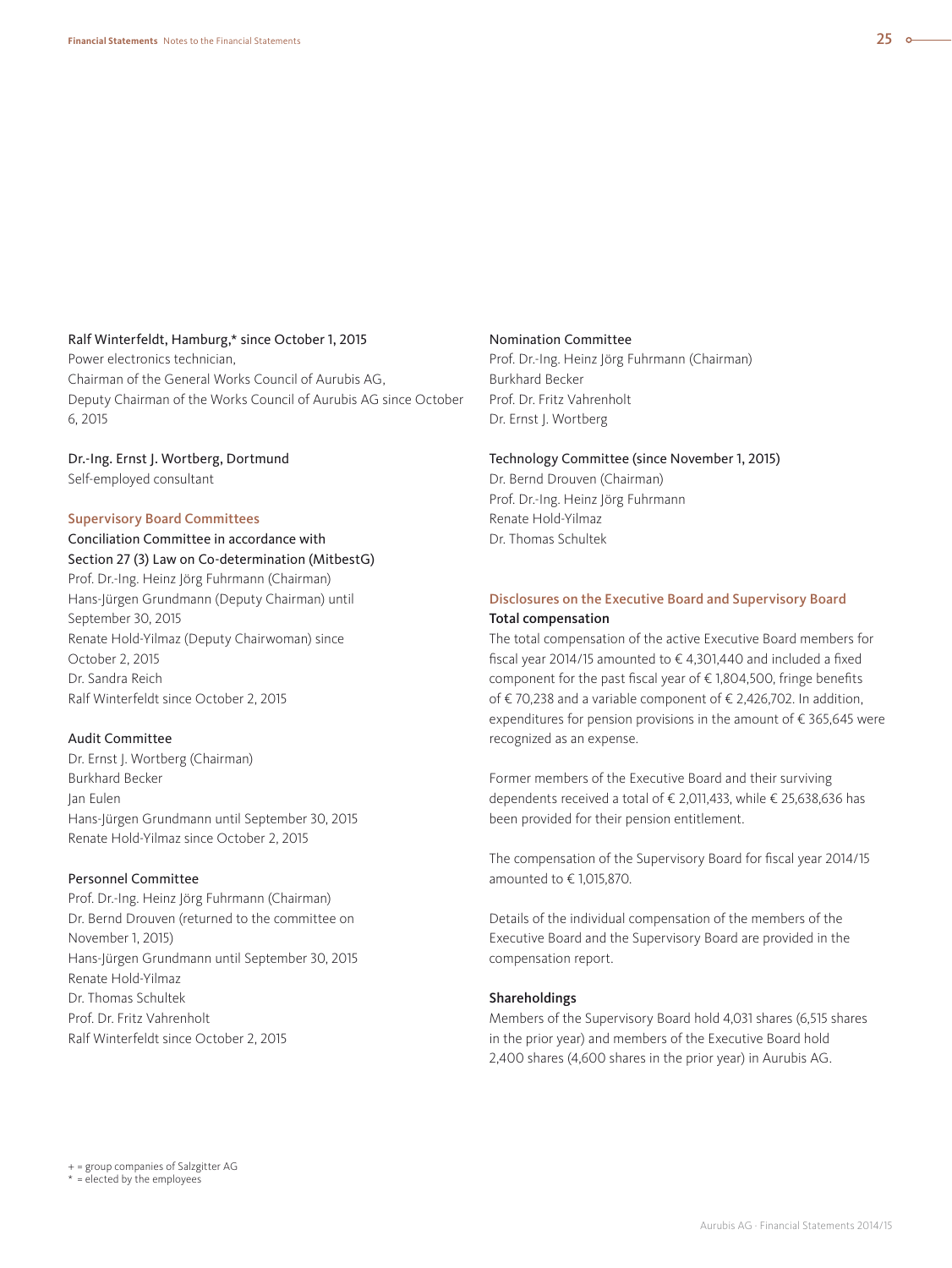### Notifiable securities transactions

#### Directors' dealings

In accordance with Section 15a German Securities Trading Act (WpHG), the members of the Executive Board and the Supervisory Board must disclose the acquisition and sale of shares in the Company. This does not apply if the total transactions per person do not reach an amount of € 5,000 per calendar year.

Members of the Executive Board did not carry out any notifiable securities transactions from October 1, 2014 to September 30, 2015 or only carried out transactions under the € 5,000 threshold.

The following member of the Supervisory Board informed the Company that he had acquired or sold no-par-value shares in the Company in the period from October 1, 2014 to September 30, 2015:

**»** Rolf Schwertz: sold 1,564 no-par-value shares

The Executive Board and Supervisory Board hold less than 1 % of the shares issued by the Company.

#### Proposed appropriation of earnings

| in $\epsilon$                                         | 2014/15        |
|-------------------------------------------------------|----------------|
|                                                       |                |
| Net income for the year of Aurubis Aktiengesellschaft | 145,083,390.78 |
| Profit brought forward from the prior year            | 42,987,473.73  |
| Allocations to other revenue reserves                 | 72,500,000.00  |
| Unappropriated earnings                               | 115,570,864.51 |

We will propose to the Annual General Meeting that Aurubis AG's unappropriated earnings of € 115,570,864.51 be used to pay a dividend of € 1.35 per no-par-value share (=  $€$  60,691,576.05) and that € 54,879,288.46 be carried forward.

Hamburg, December 10, 2015

The Executive Board

(Spokesman) (Member)

Erwin Faust **Dr. Stefan Boel**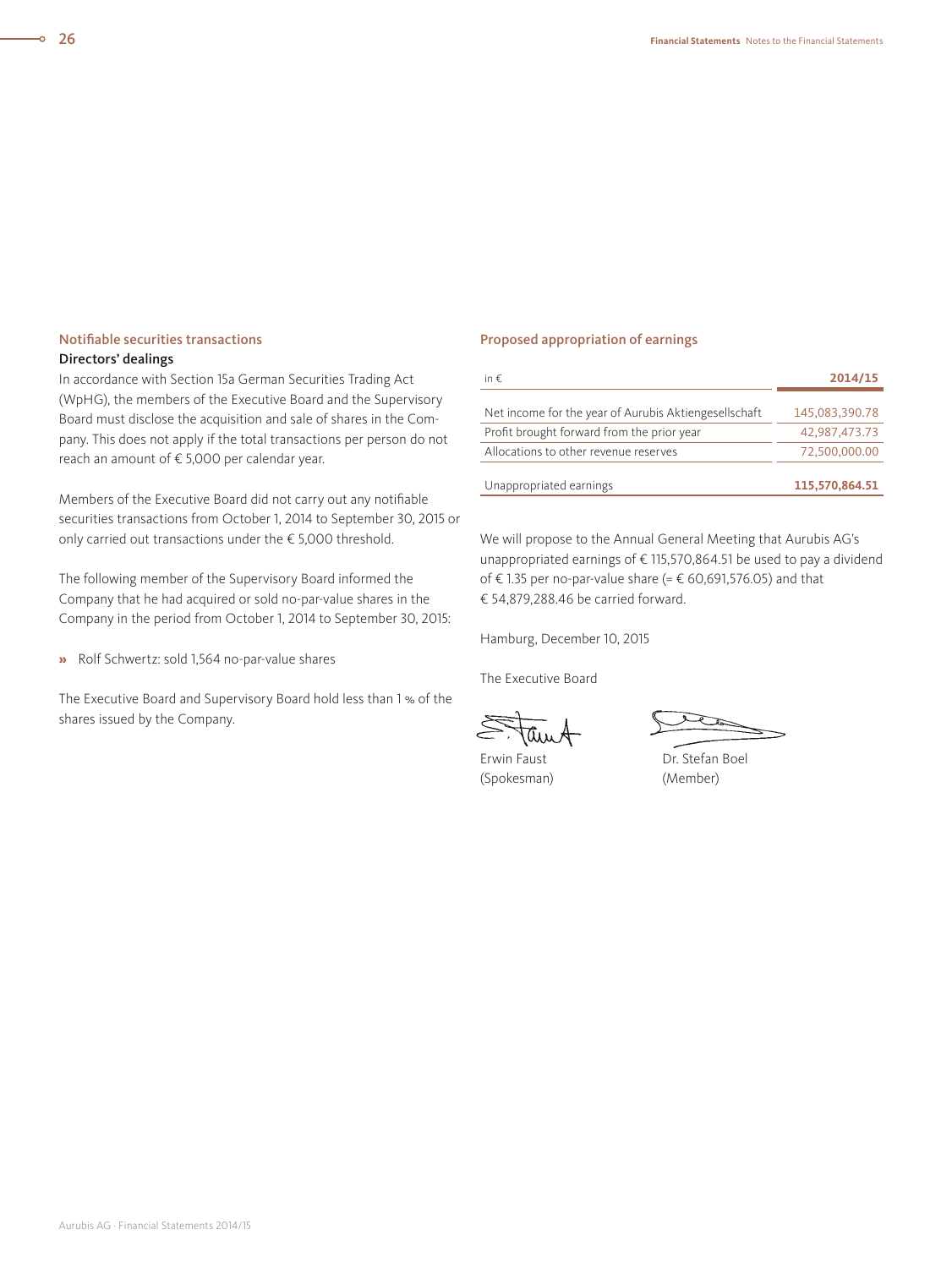### Investments

pursuant to Section 285 No. 11 German Commercial Code (HGB) as at September 30, 2015

|                | Company name and registered office                   | % of capital<br>held directly<br>and indirectly | Held directly by | Equity in $\epsilon$<br>thousand | Annual result in<br>€ thousand |           |
|----------------|------------------------------------------------------|-------------------------------------------------|------------------|----------------------------------|--------------------------------|-----------|
| 1              | Aurubis AG                                           |                                                 |                  |                                  |                                |           |
|                | <b>Fully consolidated companies</b>                  |                                                 |                  |                                  |                                |           |
| $\overline{2}$ | Aurubis Belgium nv/sa, Brussels                      | 100                                             | $\mathbf{1}$     | 965.312                          | 11.758                         |           |
| 3              | Aurubis Holding Sweden AB, Stockholm                 | 100                                             | $\overline{2}$   | 38,650                           | (79)                           | $*/*$     |
| $\overline{4}$ | Aurubis Sweden AB, Finspång                          | 100                                             | 3                | 23,465                           | (559)                          | $*/**$    |
| 5              | Aurubis Finland Oy, Pori                             | 100                                             | $\overline{2}$   | 9,903                            | (2,339)                        | $\star$   |
| 6              | Aurubis Holding USA LLC, Buffalo                     | 100                                             | $\overline{2}$   | 26,467                           | (548)                          | $*/*$     |
| $\overline{7}$ | Aurubis Buffalo Inc., Buffalo                        | 100                                             | 6                | 51,260                           | (10, 842)                      | $*/**$    |
| 8              | Aurubis Netherlands BV, Zutphen                      | 100                                             | $\overline{2}$   | 5,614                            | (12, 837)                      | $\star$   |
| 9              | Aurubis Mortara S.p.A., Mortara                      | 100                                             | $\overline{2}$   | 3,004                            | (554)                          | $\star$   |
| 10             | Cumerio Austria GmbH, Vienna                         | 100                                             | $\mathbf{1}$     | 422,655                          | 211,096                        | $\star$   |
| 11             | Aurubis Bulgaria AD, Pirdop                          | 99.86                                           | 10               | 440,603                          | 90,135                         | $\star$   |
| 12             | Aurubis Engineering EAD, Sofia                       | 100                                             | 10               | 459                              | 6                              | $\star$   |
| 13             | Aurubis Italia Srl, Avellino                         | 100                                             | 1                | 11,306                           | 1,097                          | $\star$   |
| 14             | Aurubis Switzerland SA, Yverdon-les-Bains            | 100                                             | $\mathbf{1}$     | (25,703)                         | (1,489)                        | $*/**$    |
| 15             | Aurubis Stolberg GmbH & Co. KG, Stolberg             | 100                                             | $\mathbf 1$      | 31,860                           | (2,837)                        |           |
| 16             | Aurubis U.K. Ltd., Smethwick                         | 100                                             | 15               | 2,618                            | 109                            | $* / * *$ |
| 17             | Aurubis Slovakia s.r.o., Dolny Kubin                 | 100                                             | 15               | 511                              | (64)                           |           |
| 18             | CABLO Metall-Recycling & Handel GmbH, Fehrbellin     | 100                                             | $\mathbf{1}$     | 8,395                            | 1,857                          | $\star$   |
| 19             | Peute Baustoff GmbH, Hamburg                         | 100                                             | $\mathbf{1}$     | 302                              | (87)                           | $\star$   |
| 20             | RETORTE GmbH Selenium Chemicals & Metals, Röthenbach | 100                                             | $\mathbf{1}$     | 2,945                            | 344                            | $\star$   |
| 21             | E.R.N. Elektro-Recycling NORD GmbH, Hamburg          | 100                                             | $\mathbf{1}$     | 11,554                           | 3,923                          |           |
| 22             | Aurubis Product Sales GmbH, Hamburg                  | 100                                             | $\mathbf{1}$     | 456                              | 171                            | $\star$   |
| 23             | Deutsche Giessdraht GmbH. Emmerich                   | 60                                              | $\mathbf{1}$     | 5,402                            | 2,516                          | $\star$   |
|                | <b>Companies included at equity</b>                  |                                                 |                  |                                  |                                |           |
| 24             | Schwermetall Halbzeugwerk GmbH & Co. KG, Stolberg    | 50                                              | 15               | 81,777                           | 4,018                          | $\star$   |

\* Equity and net earnings are based on the IFRS reporting package since statutory or country-specific financial statements are not yet available.<br>\*\* Local currency converted into EUR at the closing rate or averag

\*\*\* Statutory or country-specific financial statements as at December 31, 2014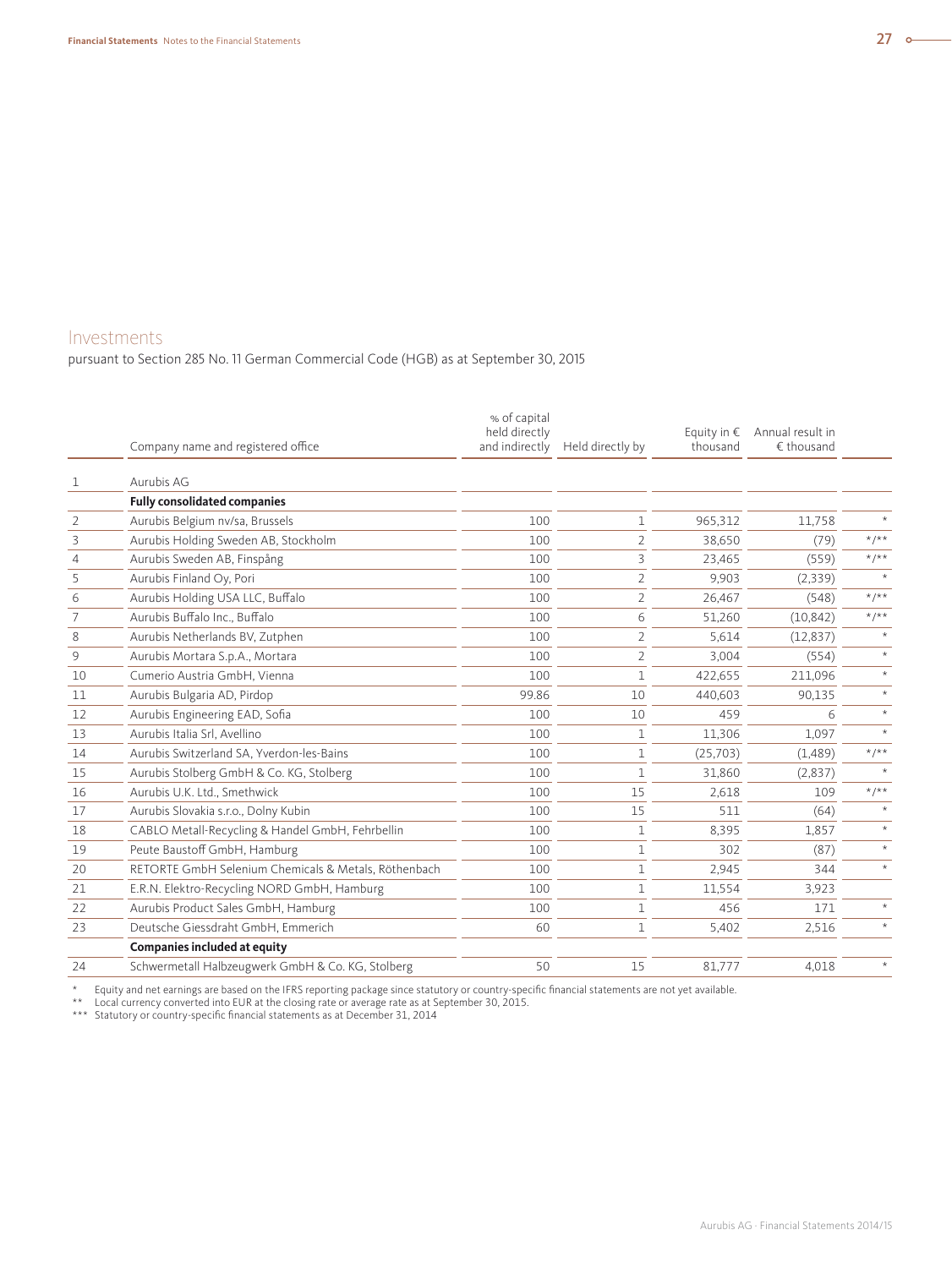|    | Company name and registered office                   | % of capital<br>held directly<br>and indirectly | Held directly by | Equity in $\epsilon$<br>thousand | Annual result in<br>$\epsilon$ thousand |            |
|----|------------------------------------------------------|-------------------------------------------------|------------------|----------------------------------|-----------------------------------------|------------|
|    |                                                      |                                                 |                  |                                  |                                         |            |
|    | Non-consolidated companies                           |                                                 |                  |                                  |                                         |            |
| 25 | Aurubis Stolberg Verwaltungs-GmbH, Stolberg          | 100                                             |                  | 30                               | $\mathbf{0}$                            |            |
| 26 | Hüttenbau-Gesellschaft Peute mbH, Hamburg            | 100                                             | 1                | 87                               | $\Omega$                                |            |
| 27 | Aurubis Hong Kong Ltd., Hong Kong                    | 100                                             | $\mathfrak{D}$   | 1,200                            | (167)                                   | $**$       |
| 28 | Aurubis Metal Products (Shanghai) Co., Ltd, Shanghai | 100                                             | 27               | 185                              | (15)                                    | ** /***    |
| 29 | Aurubis Rus LLC, St. Petersburg                      | 100                                             | $\overline{2}$   |                                  |                                         | $***$ /*** |
| 30 | Aurubis Canada Metals Inc., Vancouver                | 100                                             | 1                | 55                               | 8                                       | $***$ /*** |
| 31 | BCPC B.V., Zutphen, Netherlands                      | 100                                             |                  | $\overline{4}$                   | 10                                      |            |
| 32 | Retorte do Brasil, Joinville                         | 51                                              | 20               | 635                              | 113                                     | $***$ /*** |
| 33 | C.M.R. International N.V., Antwerp                   | 50                                              |                  | 1,486                            | (1, 313)                                | $***$      |
| 34 | Schwermetall Halbzeugwerk GmbH, Stolberg             | 50                                              | 15               | 26                               | 13                                      |            |
| 35 | JoSeCo GmbH, Kirchheim/Swabia                        | 33                                              | 20               | 225                              | $\Omega$                                | $***$      |
| 36 | Aurubis Middle East FZE, Dubai                       | 100                                             | 22               | 62                               |                                         | **         |
| 37 | Aurubis Turkey Kimya Anonim Sirketi, Istanbul        | 100                                             | 11               | 18                               |                                         | $**$       |

\* Equity and net earnings are based on the IFRS reporting package since statutory or country-specific financial statements are not yet available.<br>\*\* Local currency converted into EUR at the closing rate or averag

\*\*\* Statutory or country-specific financial statements as at December 31, 2014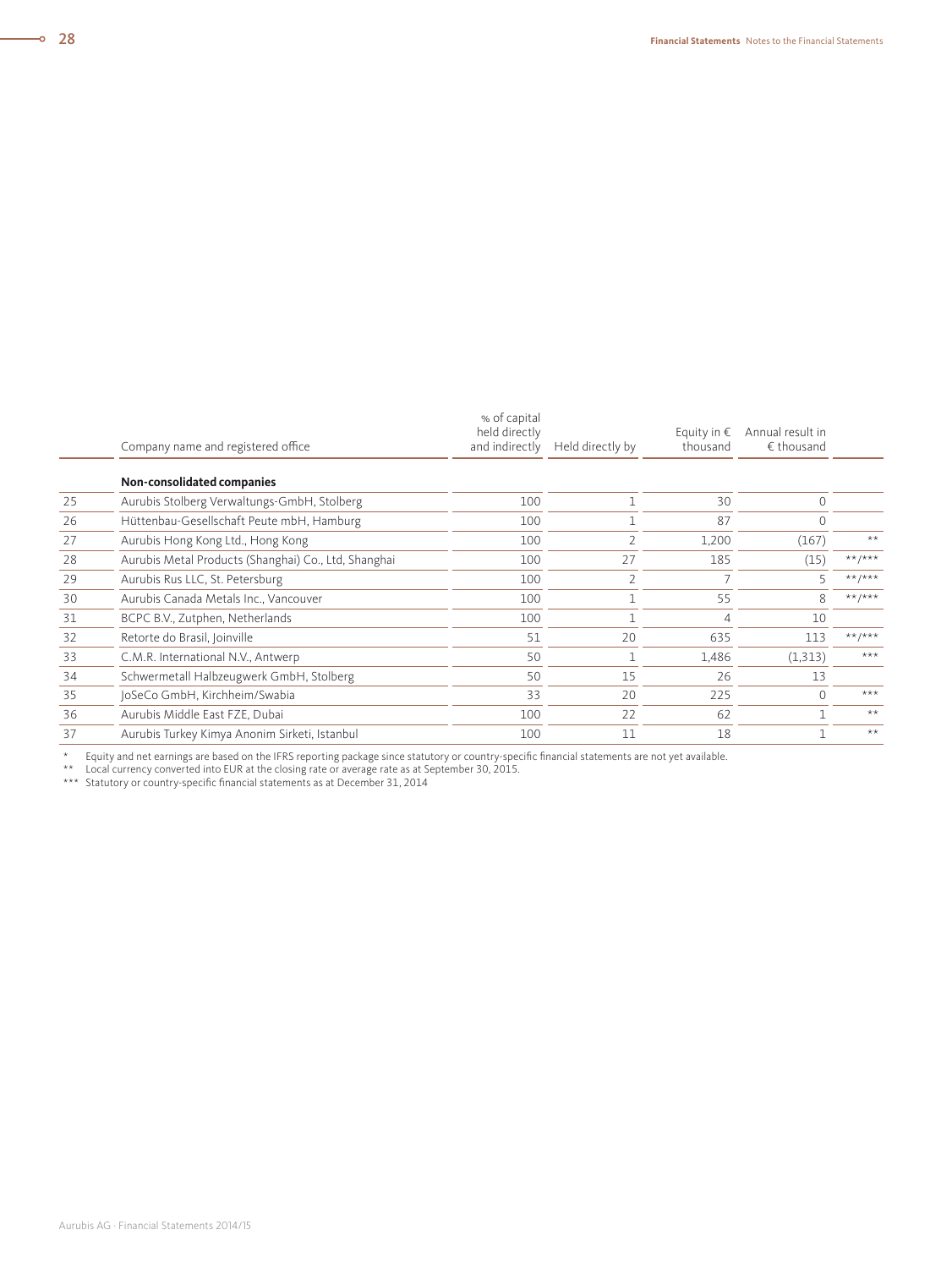# Auditors' Report

We have audited the annual financial statements, comprising the balance sheet, the income statement and the notes to the financial statements, together with the bookkeeping system, and the management report, which is combined with the group management report of the Aurubis AG for the business year from 1 October 2014 to 30 September 2015. The maintenance of the books and records and the preparation of the annual financial statements and the combined management report in accordance with German commercial law and supplementary provisions of the articles of incorporation are the responsibility of the Company's Board of Managing Directors. Our responsibility is to express an opinion on the annual financial statements, together with the bookkeeping system and the combined management report based on our audit.

We conducted our audit of the annual financial statements in accordance with § (Article) 317 HGB ("Handelsgesetzbuch": "German Commercial Code") and German generally accepted standards for the audit of financial statements promulgated by the Institut der Wirtschaftsprüfer (Institute of Public Auditors in Germany) (IDW). Those standards require that we plan and perform the audit such that misstatements materially affecting the presentation of the net assets, financial position and results of operations in the annual financial statements in accordance with (German) principles of proper accounting and in the combined management report are detected with reasonable assurance. Knowledge of the business activities and the economic and legal environment of the Company and expectations as to possible misstatements are taken into account in the determination of audit procedures. The effectiveness of the accounting-related internal control system and the evidence supporting the disclosures in the books and records, the annual financial statements and the combined management report are examined primarily on a test basis within the

framework of the audit. The audit includes assessing the accounting principles used and significant estimates made by the Company's Board of Managing Directors, as well as evaluating the overall presentation of the annual financial statements and combined management report. We believe that our audit provides a reasonable basis for our opinion.

Our audit has not led to any reservations.

In our opinion based on the findings of our audit, the annual financial statements comply with the legal requirements and supplementary provisions of the articles of incorporation and give a true and fair view of the net assets, financial position and results of operations of the Company in accordance with (German) principles of proper accounting. The combined management report is consistent with the annual financial statements and as a whole provides a suitable view of the Company's position and suitably presents the opportunities and risks of future development.

Hamburg, December 10, 2015

PricewaterhouseCoopers Aktiengesellschaft Wirtschaftsprüfungsgesellschaft

Wirtschaftsprüfer Wirtschaftsprüfer

Matthias Kirschke ppa. Alexander Fernis (German Public Auditor) (German Public Auditor)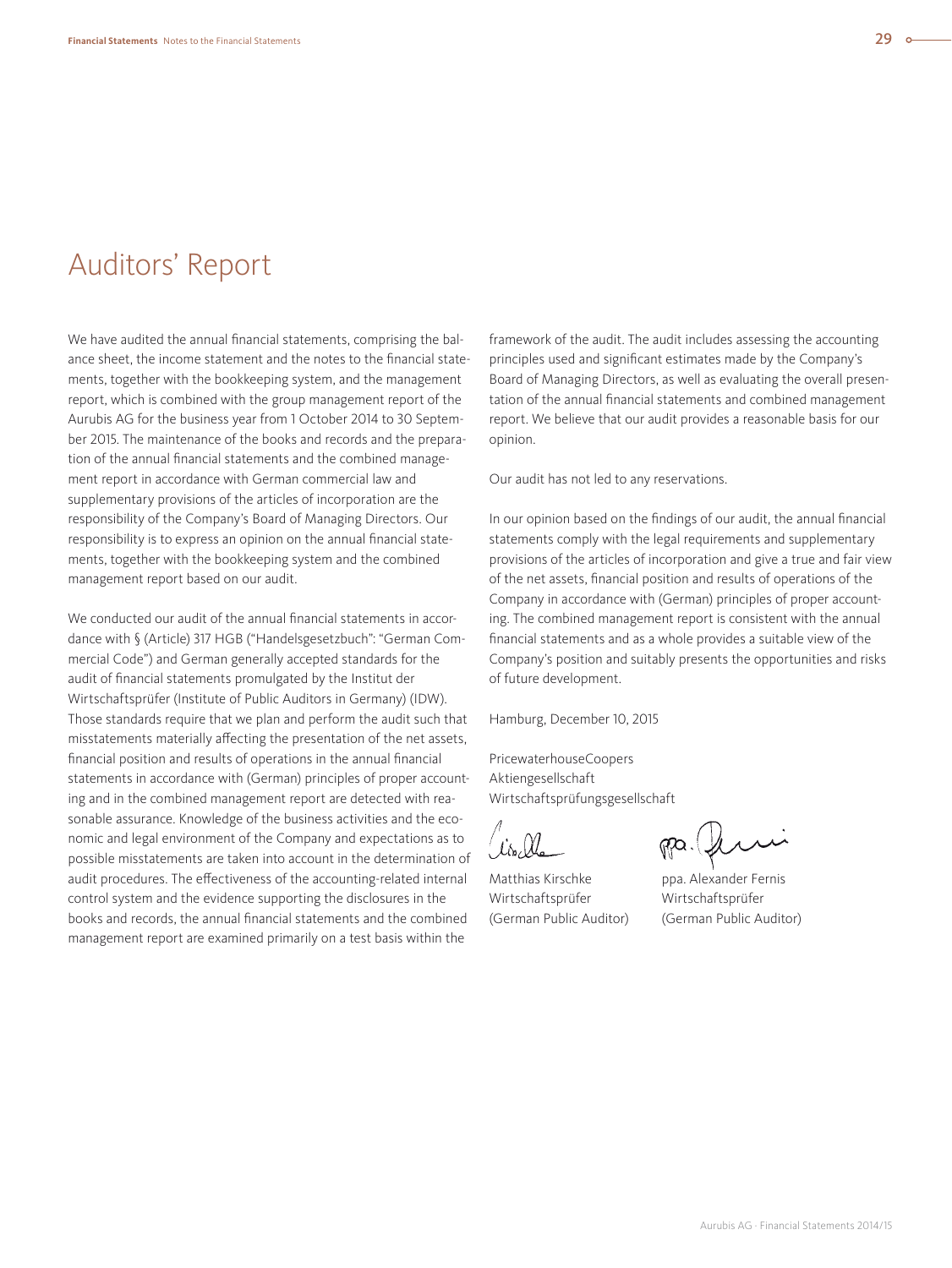# Responsibility Statement

To the best of our knowledge, and in accordance with the applicable reporting principles, the annual financial statements give a true and fair view of the assets, liabilities, financial position and profit or loss of the Company, and the Combined Management Report includes a fair review of the development and performance of the business and the position of the Company, together with a description of the principal opportunities and risks associated with the expected development of the Company.

Hamburg, December 10, 2015

(Spokesman) (Member)

Erwin Faust Dr. Stefan Boel